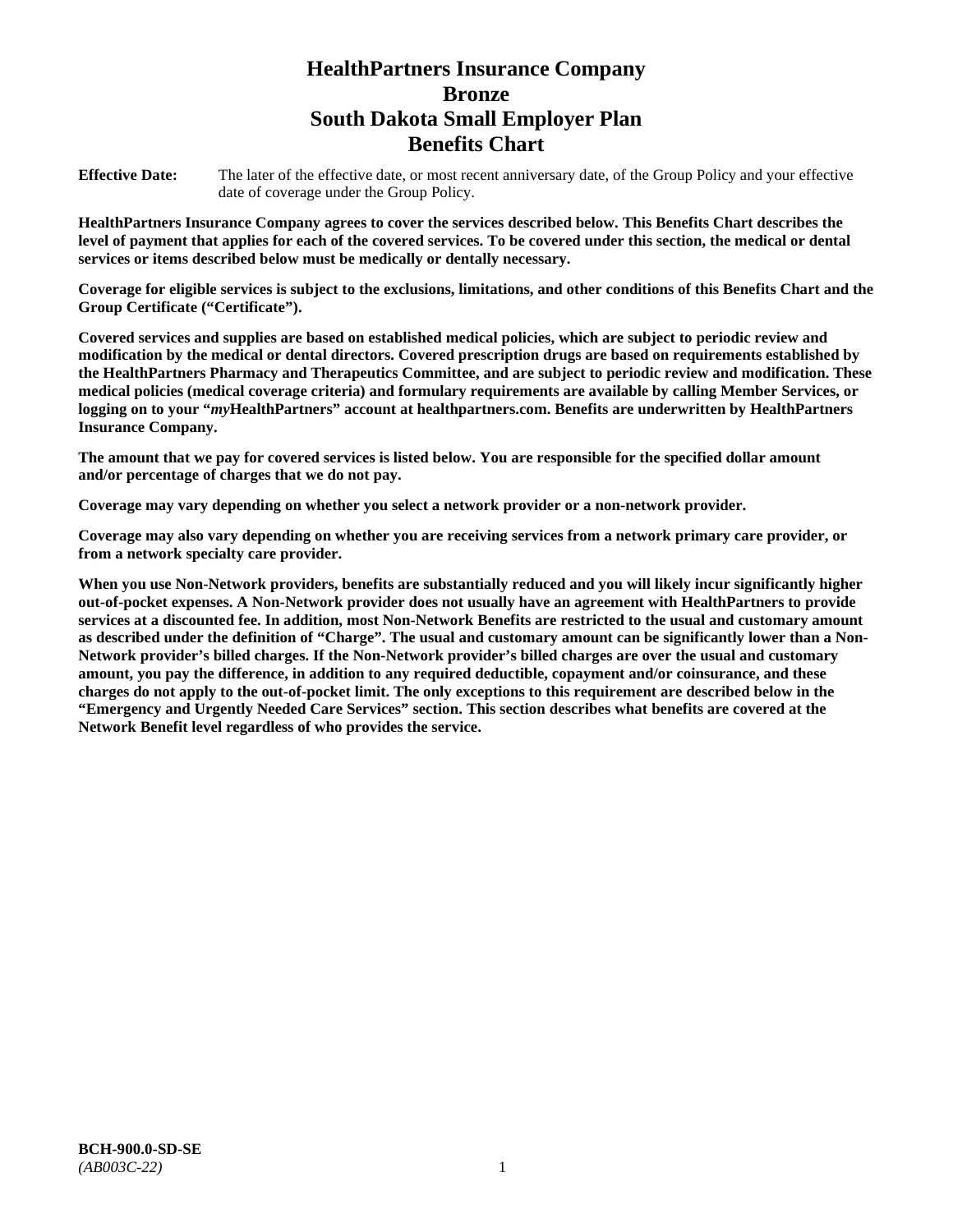# **These definitions apply to this Benefits Chart. They also apply to the Certificate.**

| <b>Biosimilar Drug:</b> | A prescription drug, approved by the Food and Drug Administration (FDA), that the FDA<br>has determined is biosimilar to and interchangeable with a biological brand name drug.<br>Biosimilar drugs are not considered generic drugs and are not covered under the generic<br>drug benefit.                                                                                                                                                                                                                                                                                                                                         |
|-------------------------|-------------------------------------------------------------------------------------------------------------------------------------------------------------------------------------------------------------------------------------------------------------------------------------------------------------------------------------------------------------------------------------------------------------------------------------------------------------------------------------------------------------------------------------------------------------------------------------------------------------------------------------|
| <b>Brand Name Drug:</b> | A prescription drug, approved by the Food and Drug Administration (FDA), that is<br>manufactured, sold, or licensed for sale under a trademark by the pharmaceutical company<br>that originally researched and developed the drug. Brand name drugs have the same active-<br>ingredient formula as the generic version of the drug. However, generic drugs are<br>manufactured and sold by other drug manufacturers and are generally not available until<br>after the patent on the brand name drug has expired. A few brand name drugs may be<br>covered at the generic drug benefit level if this is indicated on the Formulary. |
| <b>Calendar Year:</b>   | This is the 12-month period beginning 12:01 A.M. Central Time, on January 1, and ending<br>12:00 A.M. Central Time of the next following December 31.                                                                                                                                                                                                                                                                                                                                                                                                                                                                               |
| <b>Charge:</b>          | For covered services delivered by a network provider this is the provider's discounted<br>charge for a given medical/surgical service, procedure or item.                                                                                                                                                                                                                                                                                                                                                                                                                                                                           |
|                         | For covered services delivered by non-network providers, a contracted rate may apply if<br>such arrangement is available to HealthPartners.                                                                                                                                                                                                                                                                                                                                                                                                                                                                                         |
|                         | For the usual and customary charge for covered services delivered by non-network<br>providers, our payment is calculated using one of the following options to be determined at<br>HealthPartners' discretion: 1) a percentage of the Medicare fee schedule; 2) a comparable<br>schedule if the service is not on the Medicare fee schedule; or 3) a commercially<br>reasonable rate for such service.                                                                                                                                                                                                                              |
|                         | The usual and customary charge is the maximum amount allowed that we consider in the<br>calculation of the payment of charges incurred for certain covered services. You must pay<br>for any charges above the usual and customary charge, and they do not apply to the Out-of-<br>Pocket Limit.                                                                                                                                                                                                                                                                                                                                    |
|                         | A charge is incurred for covered ambulatory medical and surgical services, on the date the<br>service or item is provided. A charge is incurred for covered inpatient services, on the date<br>of admission to a hospital. To be covered, a charge must be incurred on or after your<br>effective date and on or before the termination date.                                                                                                                                                                                                                                                                                       |
| Copayment/Coinsurance:  | The specified dollar amount, or percentage, of charges incurred for covered services, which<br>we do not pay, but which you must pay, each time you receive certain medical services,<br>procedures or items. Our payment for those covered services or items begins after the<br>copayment or coinsurance is satisfied. Covered services or items requiring a copayment or<br>coinsurance are specified in this Benefits Chart.                                                                                                                                                                                                    |
|                         | For services provided by a network provider:                                                                                                                                                                                                                                                                                                                                                                                                                                                                                                                                                                                        |
|                         | An amount which is listed as a flat dollar copayment is applied to a network provider's<br>discounted charges for a given service. However, if the network provider's discounted<br>charge for a service or item is less than the flat dollar copayment, you will pay the network<br>provider's discounted charge. An amount which is listed as a percentage of charges or<br>coinsurance is based on the network provider's discounted charges, calculated at the time<br>the claim is processed, which may include an agreed upon fee schedule rate for case rate or<br>withhold arrangements.                                    |
|                         | For services provided by a non-network provider:                                                                                                                                                                                                                                                                                                                                                                                                                                                                                                                                                                                    |
|                         | Any copayment or coinsurance is applied to the lesser of the provider's charges or the<br>usual and customary charge for a service.                                                                                                                                                                                                                                                                                                                                                                                                                                                                                                 |
|                         | A copayment or coinsurance is due at the time a service is provided, or when billed by the<br>provider. The copayment or coinsurance applicable for a scheduled visit with a network<br>provider will be collected for each visit, late cancellation and failed appointment.                                                                                                                                                                                                                                                                                                                                                        |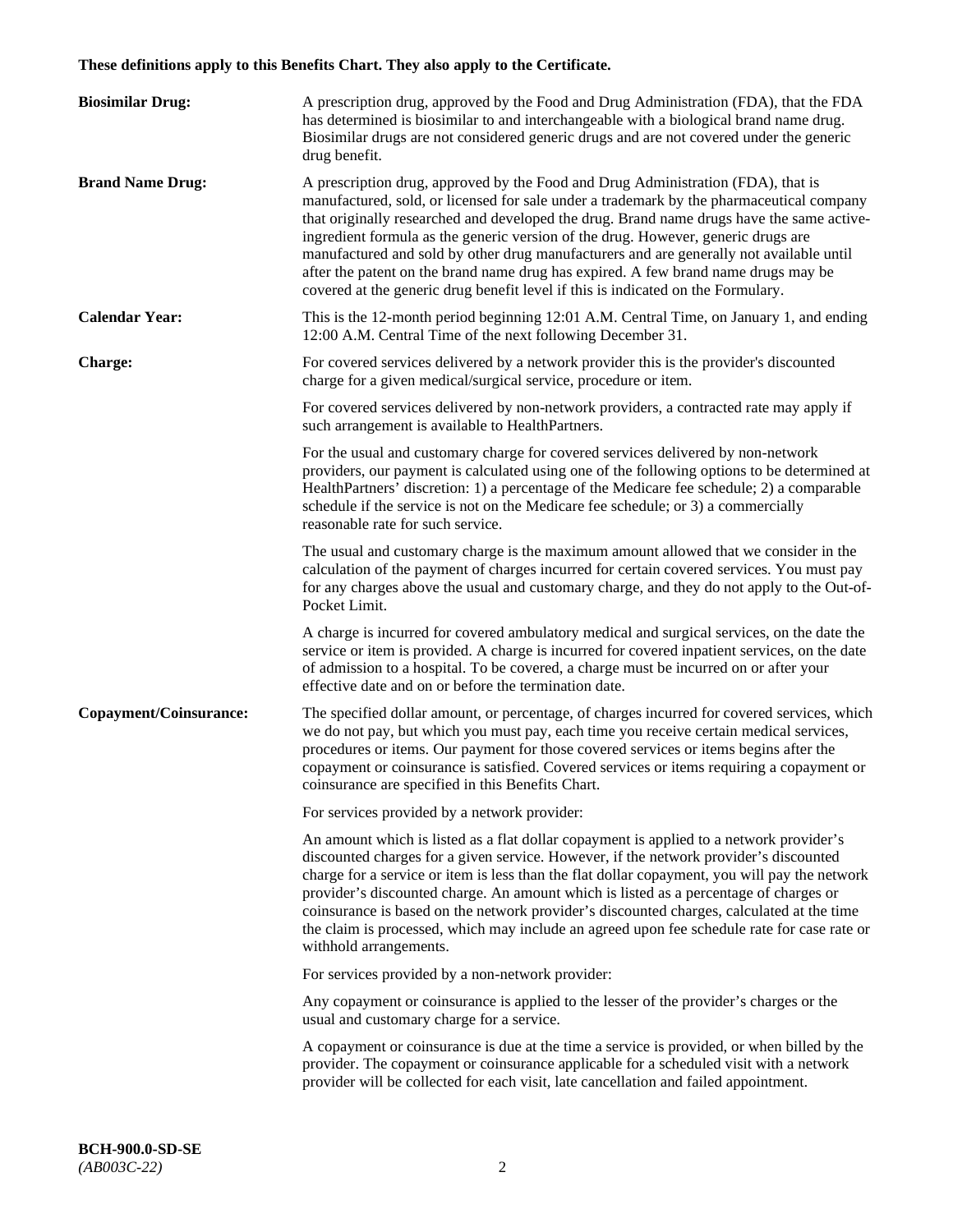| Deductible:                      | The specified dollar amount of charges incurred for covered services, which we do not pay,<br>but an enrollee or a family has to pay first in a calendar year. Our payment for those<br>services or items begins after the deductible is satisfied. If you have a family deductible,<br>each individual family member may only contribute up to the individual deductible amount<br>toward the family deductible. An individual's copayments and coinsurance do not apply<br>toward the family deductible. For Network Benefits, your family deductible will follow the<br>family deductible for the highest Benefit Level in which any family member is enrolled<br>during that calendar year. For network providers, the amount of the charges that apply to<br>the deductible are based on the network provider's discounted charges, calculated at the<br>time the claim is processed, which may include an agreed upon fee schedule rate for case<br>rate or withhold arrangements. For non-network providers, the amount of charges that<br>apply to the deductible are the lesser of the provider's charges or the usual and customary<br>charge for a service. |
|----------------------------------|------------------------------------------------------------------------------------------------------------------------------------------------------------------------------------------------------------------------------------------------------------------------------------------------------------------------------------------------------------------------------------------------------------------------------------------------------------------------------------------------------------------------------------------------------------------------------------------------------------------------------------------------------------------------------------------------------------------------------------------------------------------------------------------------------------------------------------------------------------------------------------------------------------------------------------------------------------------------------------------------------------------------------------------------------------------------------------------------------------------------------------------------------------------------|
|                                  | Any amounts paid or reimbursed by a third party, including, but not limited to: point of<br>service rebates, manufacturer coupons, manufacturer debit cards or other forms of direct<br>reimbursement to an Insured for a product or service, will not apply toward the deductible,<br>to the extent permitted under state and federal law.                                                                                                                                                                                                                                                                                                                                                                                                                                                                                                                                                                                                                                                                                                                                                                                                                            |
|                                  | Your plan has an embedded deductible. This means once an Insured meets the individual<br>deductible, the plan begins paying benefits for that person. If two or more members of the<br>family meet the family deductible, the plan begins paying benefits for all members of the<br>family, regardless of whether each Insured has met the individual deductible. However, an<br>Insured may not contribute more than the individual deductible toward the family<br>deductible.                                                                                                                                                                                                                                                                                                                                                                                                                                                                                                                                                                                                                                                                                       |
|                                  | All services are subject to the deductible unless otherwise indicated below in this Benefits<br>Chart.                                                                                                                                                                                                                                                                                                                                                                                                                                                                                                                                                                                                                                                                                                                                                                                                                                                                                                                                                                                                                                                                 |
| <b>Formulary:</b>                | This is a current list, which may be revised from time to time, of prescription drugs,<br>medications, equipment and supplies covered by us as indicated in this Benefits Chart<br>which are covered at the highest benefit level. Some drugs on the Formulary may require<br>prior authorization to be covered as formulary drugs. The Formulary, and information on<br>drugs that require prior authorization, are available by calling Member Services, or logging<br>on to your "myHealthPartners" account at healthpartners.com.                                                                                                                                                                                                                                                                                                                                                                                                                                                                                                                                                                                                                                  |
| <b>Generic Drug:</b>             | A prescription drug approved by the Food and Drug Administration (FDA) that the FDA<br>has determined is comparable to a brand name drug product in dosage form, strength, route<br>of administration, quality, intended use and documented bioequivalence. Generally, generic<br>drugs cost less than brand name drugs. Some brand name drugs may be covered at the<br>generic drug benefit level if this is indicated on the Formulary.                                                                                                                                                                                                                                                                                                                                                                                                                                                                                                                                                                                                                                                                                                                              |
| <b>Lifetime Maximum Benefit:</b> | The specified coverage limit actually paid by us for services and/or charges incurred by<br>you for a given procedure or diagnosis. Payment of benefits under this Benefits Chart<br>ceases when that Lifetime Maximum Benefit is reached. You have to pay for subsequent<br>charges.                                                                                                                                                                                                                                                                                                                                                                                                                                                                                                                                                                                                                                                                                                                                                                                                                                                                                  |
| <b>Non-Formulary Drug:</b>       | This is a prescription drug, approved by the Food and Drug Administration (FDA), that is<br>not on the Formulary, is medically necessary and is not investigative or otherwise excluded<br>under the Certificate.                                                                                                                                                                                                                                                                                                                                                                                                                                                                                                                                                                                                                                                                                                                                                                                                                                                                                                                                                      |
| <b>Out-of-Pocket Expenses:</b>   | You pay the specified copayments/coinsurance and deductibles applicable for particular<br>services, subject to the Out-of-Pocket Limit described below. These amounts are in<br>addition to the monthly premium payments.                                                                                                                                                                                                                                                                                                                                                                                                                                                                                                                                                                                                                                                                                                                                                                                                                                                                                                                                              |
| <b>Out-of-Pocket Limit:</b>      | You pay the copayments/coinsurance and deductibles for covered services, to the<br>individual or family Out-of-Pocket Limit. Thereafter we cover 100% of charges incurred<br>for all other covered services, for the rest of the calendar year. You pay amounts greater<br>than the Out-of-Pocket Limit if you exceed any Lifetime Maximum Benefit, or visit or day<br>limits.                                                                                                                                                                                                                                                                                                                                                                                                                                                                                                                                                                                                                                                                                                                                                                                         |
|                                  | Non-Network Benefits above the usual and customary charge (see definition of charge<br>above) do not apply to the Out-of-Pocket Limit.                                                                                                                                                                                                                                                                                                                                                                                                                                                                                                                                                                                                                                                                                                                                                                                                                                                                                                                                                                                                                                 |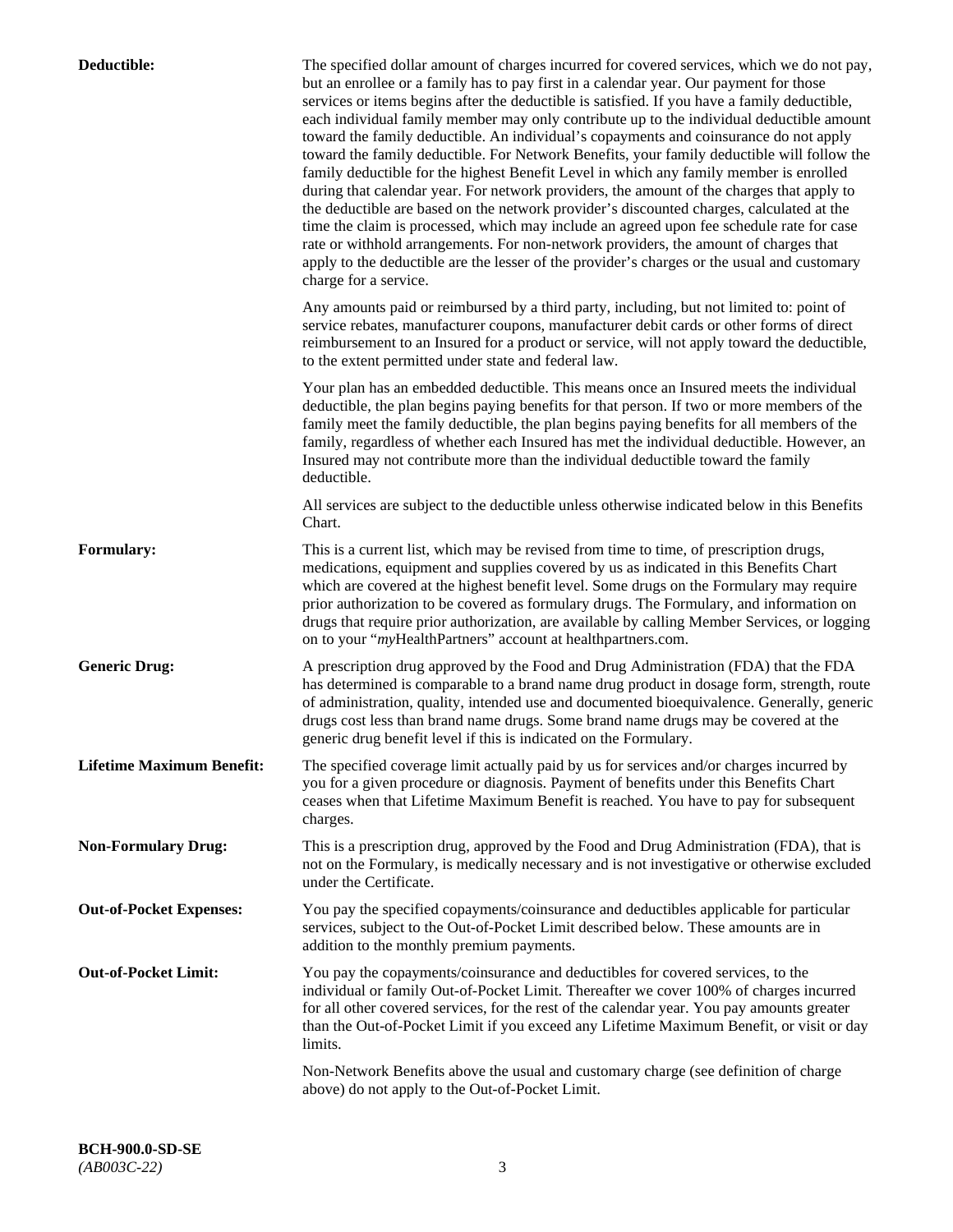|                                  | Non-Network Benefits for transplant surgery and bariatric surgery do not apply to the<br>Out-of-Pocket Limit.                                                                                                                                                                                                                                                                                                                                                                                                                         |
|----------------------------------|---------------------------------------------------------------------------------------------------------------------------------------------------------------------------------------------------------------------------------------------------------------------------------------------------------------------------------------------------------------------------------------------------------------------------------------------------------------------------------------------------------------------------------------|
|                                  | Any amounts paid or reimbursed by a third party, including, but not limited to: point of<br>service rebates, manufacturer coupons, manufacturer debit cards or other forms of direct<br>reimbursement to an Insured for a product or service, will not apply as an out of pocket<br>expense, to the extent permitted under state and federal law.                                                                                                                                                                                     |
|                                  | You are responsible to keep track of the out-of-pocket expenses. Contact our Member<br>Services Department for assistance in determining the amount paid by the enrollee for<br>specific eligible services received. Claims for reimbursement under the Out-of-Pocket<br>Limit provisions are subject to the same time limits and provisions described under the<br>"Claims Provisions" section of the Certificate.                                                                                                                   |
| <b>Primary Care Providers:</b>   | These are providers in the following categories: Family Practice, General Practice, Internal<br>Medicine, Pediatrics, Adolescent Medicine, Adult Medicine and Geriatrics.                                                                                                                                                                                                                                                                                                                                                             |
| <b>Specialty Care Providers:</b> | These are providers who are not in the following categories: Family Practice, General<br>Practice, Internal Medicine, Pediatrics, Adolescent Medicine, Adult Medicine and<br>Geriatrics.                                                                                                                                                                                                                                                                                                                                              |
| <b>Specialty Drug List:</b>      | This is a current list, which may be revised from time to time, of prescription drugs,<br>medications, equipment and supplies, which are typically bio-pharmaceuticals. The<br>purpose of a Specialty Drug List is to facilitate enhanced monitoring of complex therapies<br>used to treat specific conditions. Specialty drugs are covered by us as indicated in this<br>Benefits Chart. The Specialty Drug List is available by calling Member Services, or<br>logging on to your "myHealthPartners" account at healthpartners.com. |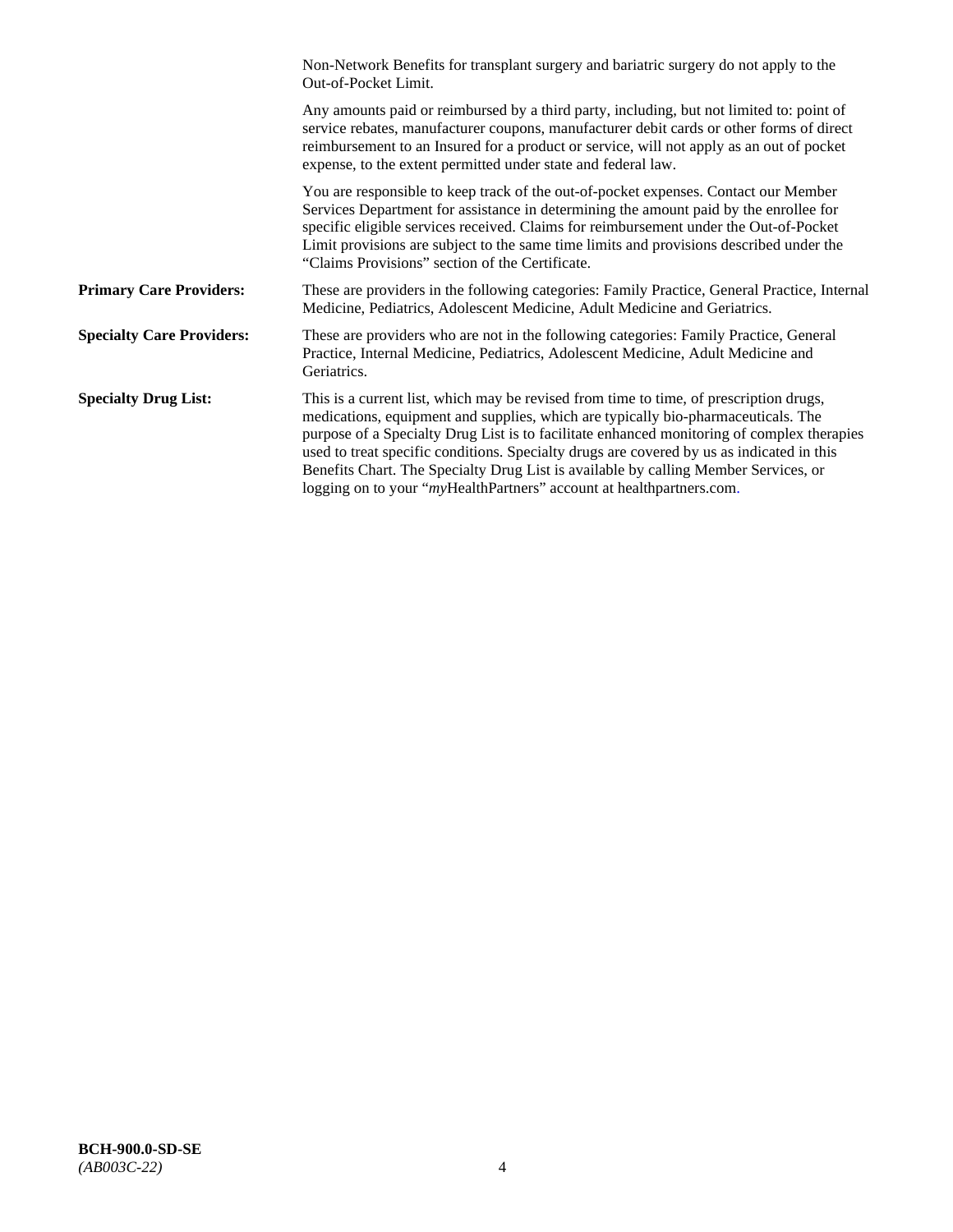# **DEDUCTIBLES, OUT-OF-POCKET LIMITS AND LIFETIME MAXIMUMS**

#### **Individual Calendar Year Deductible**

| <b>Network Benefits</b> | <b>Non-Network Benefits</b> |
|-------------------------|-----------------------------|
| \$6,250                 | \$10,000                    |

#### **Family Calendar Year Deductible**

| <b>Network Benefits</b> | <b>Non-Network Benefits</b> |
|-------------------------|-----------------------------|
| \$12,500                | \$20,000                    |

Separate deductibles must be satisfied under the Network Benefits and Non-Network Benefits.

Your plan has an embedded deductible. This means once an insured meets the individual deductible, the plan begins paying benefits for that person. If two or more members of the family meet the family deductible, the plan begins paying benefits for all members of the family, regardless of whether each insured has met the individual deductible. However, an insured may not contribute more than the individual deductible toward the family deductible.

Any amounts paid or reimbursed by a third party, including but not limited to: point of service rebates, manufacturer coupons, manufacturer debit cards or other forms of direct reimbursement to an insured for a product or service, will not apply toward the deductible, to the extent permitted under state and federal law.

### **Individual Calendar Year Out-of-Pocket Limit**

| <b>Network Benefits</b> | <b>Non-Network Benefits</b> |
|-------------------------|-----------------------------|
| \$8,700                 | \$30,000                    |

### **Family Calendar Year Out-of-Pocket Limit**

| <b>Network Benefits</b> | <b>Non-Network Benefits</b> |
|-------------------------|-----------------------------|
| \$17,400                | \$60,000                    |

Separate Out-of-Pocket Limits must be satisfied under Network Benefits and Non-Network Benefits.

Non-Network Benefits above the usual and customary charge will not apply toward the individual or family Out-of-Pocket Limit.

Non-Network Benefits for transplant surgery and bariatric surgery do not apply to the Out-of-Pocket Limit.

Any amounts paid or reimbursed by a third party, including, but not limited to: point of service rebates, manufacturer coupons, manufacturer debit cards or other forms of direct reimbursement to an Insured for a product or service, will not apply as an outof-pocket expense, to the extent permitted under state and federal law.

# **Lifetime Maximum Benefit for Bariatric Surgery**

| <b>Network Benefits</b> | <b>Non-Network Benefits</b> |
|-------------------------|-----------------------------|
| Unlimited.              | \$5,000                     |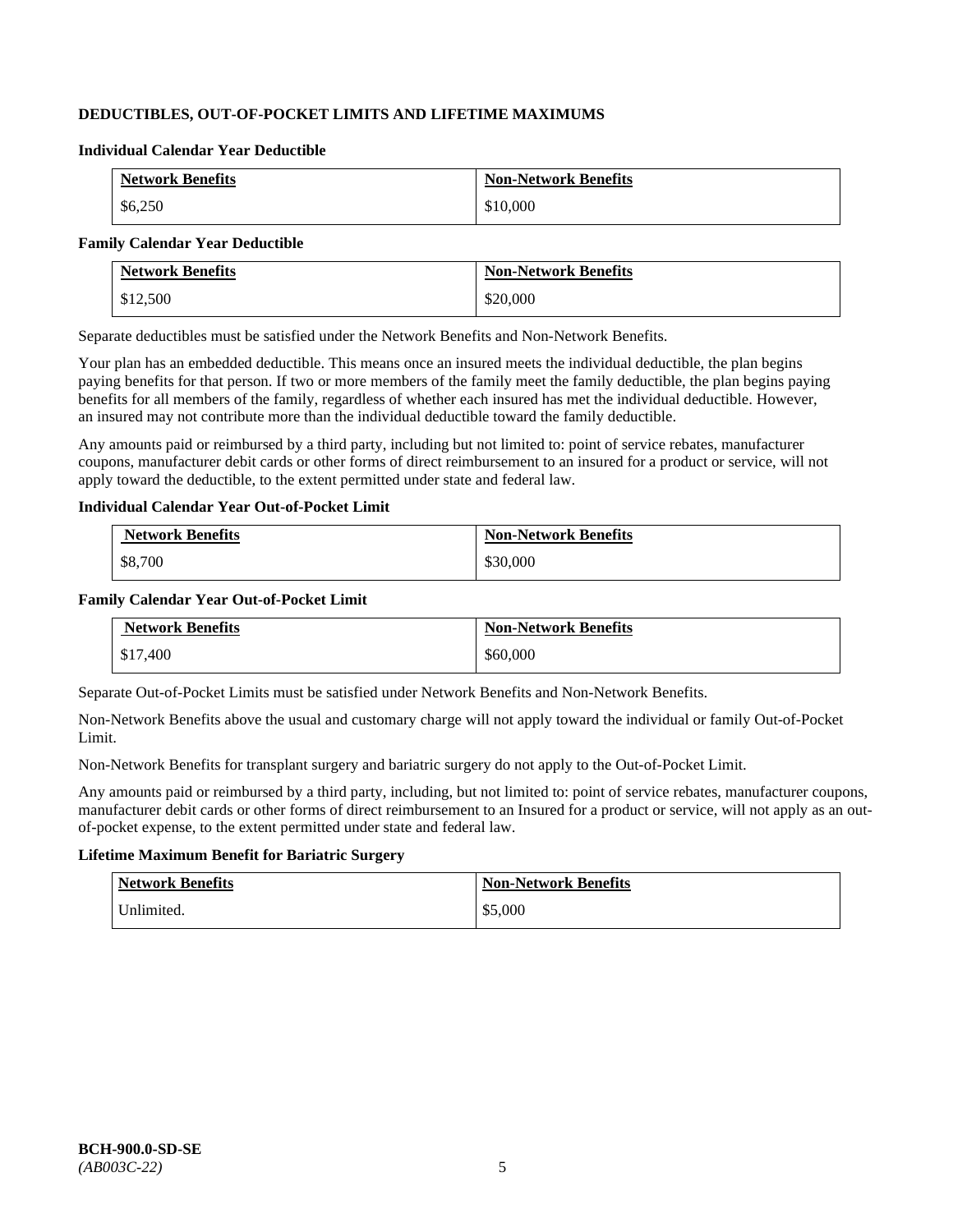# **AMBULANCE AND MEDICAL TRANSPORTATION**

#### **Covered Services:**

We cover ambulance and medical transportation for medical emergencies. We also cover medically necessary, non-emergency medical transportation if it meets our medical coverage criteria. Covered services and supplies are based on established medical policies, which are subject to periodic review and modification by the medical or dental directors. These medical policies (medical coverage criteria) and applicable prior authorization requirements are available by calling Member Services, or logging on to your "*my*HealthPartners" account at [healthpartners.com.](http://healthpartners.com/)

| <b>Network Benefits</b>      | <b>Non-Network Benefits</b> |
|------------------------------|-----------------------------|
| 50% of the charges incurred. | See Network Benefits.       |

### **Not Covered:**

• See "Services Not Covered" in the Certificate.

# **AUTISM SERVICES**

### **Covered Services:**

We cover Applied Behavioral Analysis (ABA) and Intensive Early Intervention Behavioral Therapy (IEIBT) for treatment of autism spectrum disorders for children under age 18. We have the right to review the treatment that an Insured is receiving not more than once every three months, without a contract stipulating that a more frequent review is necessary.

A person who performs ABA must:

- be licensed by the South Dakota Board of Medical and Osteopathic Examiners or the Board of Examiners of Psychologists and have documented training and competence in applied behavior analysis; or
- be licensed by the South Dakota Board of Social Workers as a licensed behavior analyst.

Physical therapy, occupational therapy and speech therapy are covered under the "Physical Therapy, Occupational Therapy and Speech Therapy" section. Medications are covered under the "Prescription Drug Services" section. Covered services are based on established medical policies, which are subject to periodic review and modification by the medical directors. These medical policies (medical coverage criteria) are available online at [healthpartners.com](http://healthpartners.com/) or by calling Member Services.

Coverage for applied behavior analysis will provide an annual maximum benefit for Network and Non-Network Benefits combined, that may not be less than:

- Through age 6**:** 1,300 hours per calendar year
- Age 7 through age 13**:** 900 hours per calendar year
- Age 14 through age 18**:** 450 hours per calendar year

| <b>Network Benefits</b>                                                                                                                  | <b>Non-Network Benefits</b> |
|------------------------------------------------------------------------------------------------------------------------------------------|-----------------------------|
| 100% of the charges incurred, subject to your copayment 50% of the charges incurred.<br>of \$70 per visit.<br>Deductible does not apply. |                             |

### **Not Covered:**

• See "Services Not Covered" in the Certificate.

# **BEHAVIORAL HEALTH SERVICES**

#### **Covered Services:**

Covered services are based on established medical policies, which are subject to periodic review and modification by the medical directors. These medical policies (medical coverage criteria) are available by calling Member Services, or logging on to your "*my*HealthPartners" account at [healthpartners.com.](http://healthpartners.com/)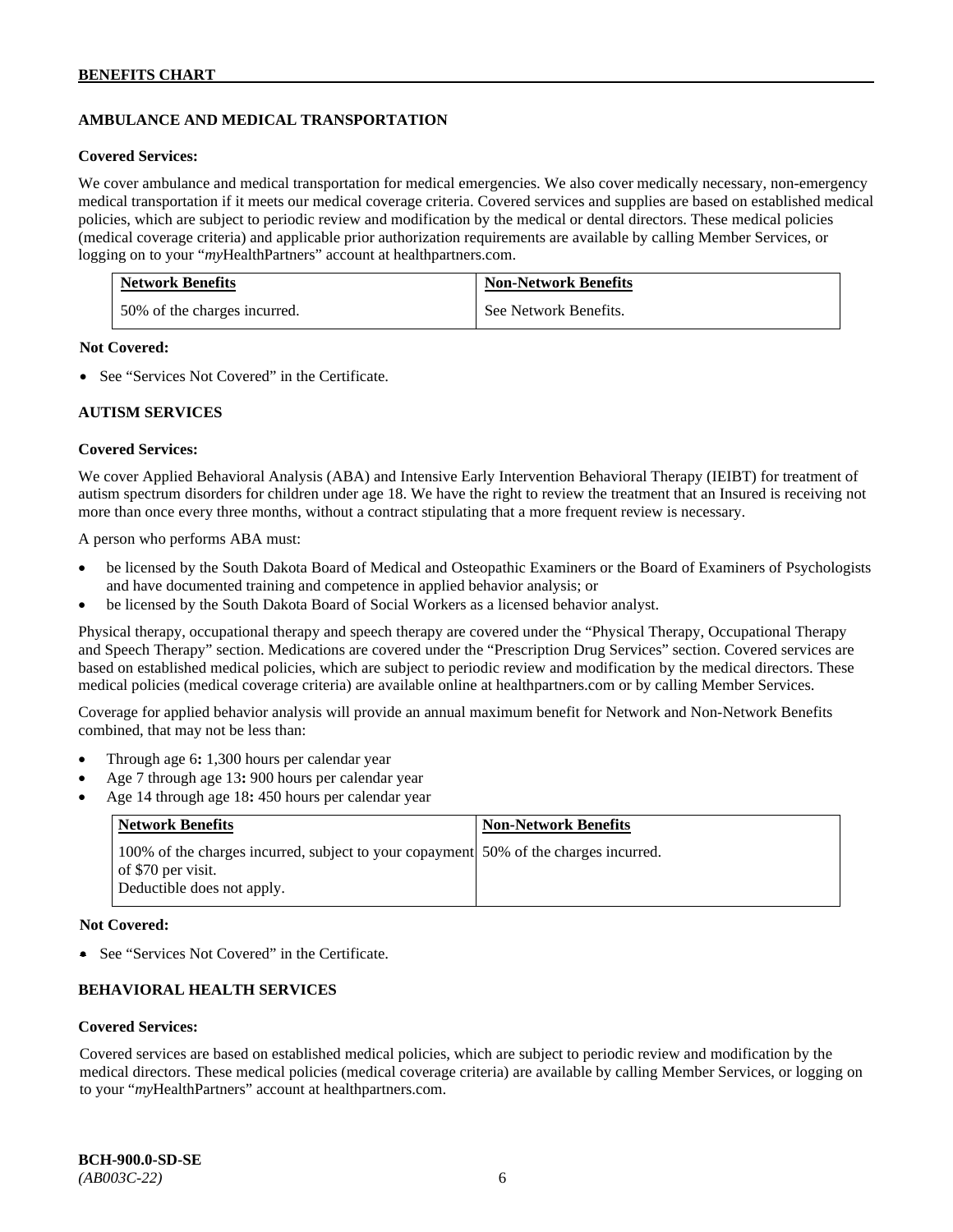# **Mental Health Services**

We cover services for mental health diagnoses as described in the Diagnostic and Statistical Manual of Mental Disorders – Fifth Edition (DSM-5) (most recent edition).

**Outpatient services including intensive outpatient and day treatment services:** We cover medically necessary outpatient professional mental health services for evaluation, crisis intervention, and treatment of mental health disorders.

A comprehensive diagnostic assessment will be used as the basis for a determination by a mental health professional, concerning the appropriate treatment and the extent of services required.

Outpatient services we cover for a diagnosed mental health condition include the following:

- Individual, group, family, and multi-family therapy;
- Medication management provided by a physician, certified nurse practitioner, or physician's assistant;
- Psychological testing services for the purposes of determining the differential diagnoses and treatment planning for patients currently receiving behavioral health services;
- Day treatment and intensive outpatient services in a licensed program;
- Partial hospitalization services in a licensed hospital or community mental health center;
- Psychotherapy and nursing services provided in the home if authorized by us; and
- Treatment for gender dysphoria.

| <b>Network Benefits</b>                                                                                                                                       | <b>Non-Network Benefits</b>  |
|---------------------------------------------------------------------------------------------------------------------------------------------------------------|------------------------------|
| 100% of the charges incurred, subject to your<br>copayment of \$70 per visit.<br>Deductible does not apply.<br>For family therapy, only one copayment will be | 50% of the charges incurred. |
| charged, regardless of the number of insureds primarily<br>involved in the therapy.                                                                           |                              |

#### **Group therapy**

| <b>Network Benefits</b>                                                                                     | <b>Non-Network Benefits</b>  |
|-------------------------------------------------------------------------------------------------------------|------------------------------|
| 100% of the charges incurred, subject to your<br>copayment of \$35 per visit.<br>Deductible does not apply. | 50% of the charges incurred. |

**Inpatient services, including mental health residential treatment services:** We cover the following:

- Medically necessary inpatient services in a hospital and professional services for treatment of mental health disorders. Medical stabilization is covered under inpatient hospital services in the "Hospital and Skilled Nursing Facility Services" section; and
- Medically necessary mental health residential treatment services. This care must be authorized by us and provided by a hospital or residential behavioral health treatment facility licensed by the local state or Department of Health and Human Services. Services not covered under this benefit include halfway houses, group homes, extended care facilities, shelter services, correctional services, detention services, transitional services, group residential services, foster care services and wilderness programs.

| <b>Network Benefits</b>      | <b>Non-Network Benefits</b>  |
|------------------------------|------------------------------|
| 50% of the charges incurred. | 50% of the charges incurred. |

### **Substance use disorder (SUD) services**

We cover medically necessary services for assessments by a licensed alcohol and drug counselor and treatment of substance use disorders as defined in the latest edition of the DSM-5.

**Outpatient services, including intensive outpatient and day treatment services:** We cover medically necessary outpatient professional services for the diagnosis and treatment of substance use disorder. Substance use disorder treatment services must be provided by a program licensed by the local Department of Health and Human Services.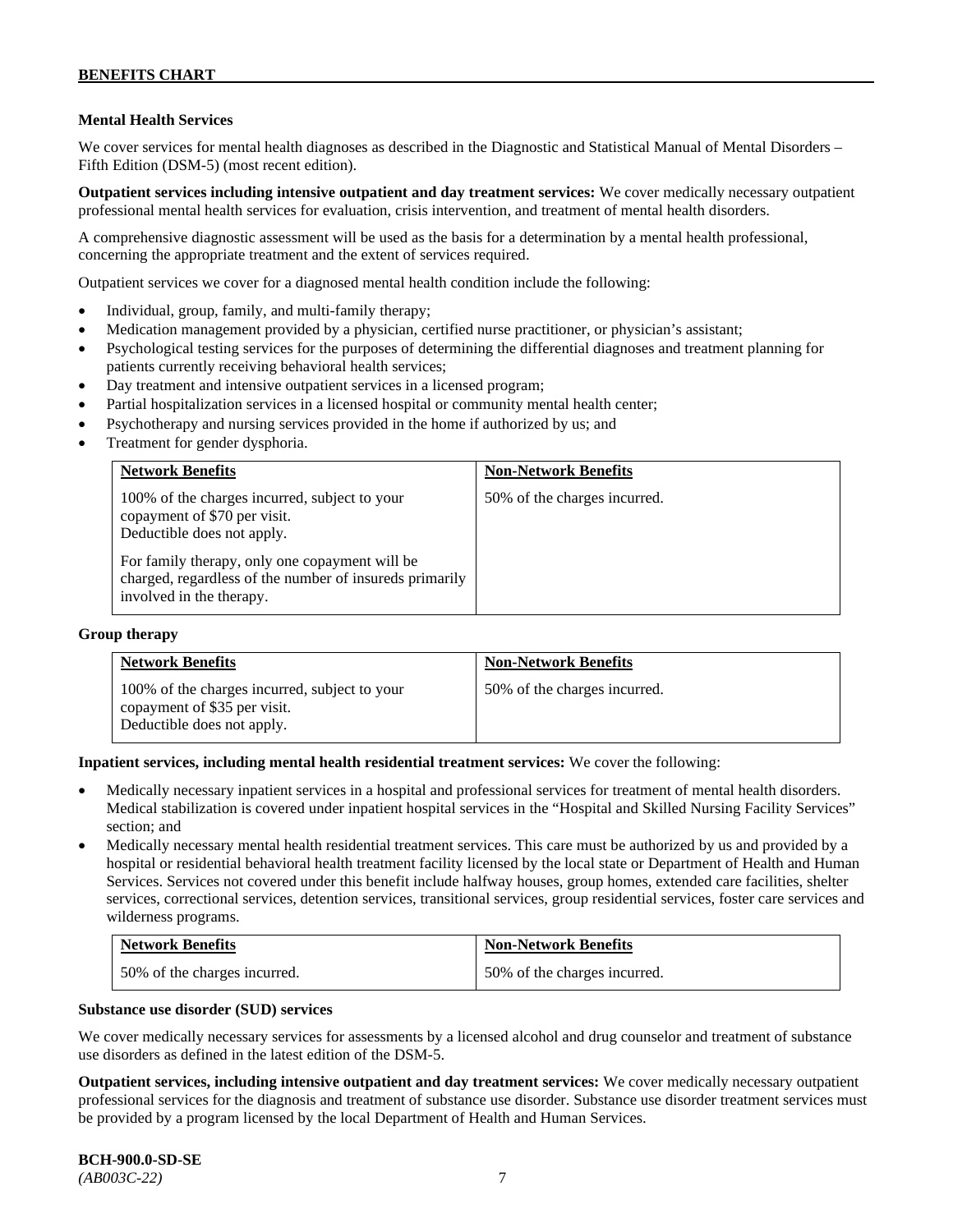### **BENEFITS CHART**

Outpatient services we cover for a diagnosed substance use disorder include the following:

- Individual, group, family, and multi-family therapy provided in an office setting;
- Opiate replacement therapy including methadone and buprenorphine treatment; and
- Day treatment and intensive outpatient services in a licensed program.

| <b>Network Benefits</b>                                                                                                               | <b>Non-Network Benefits</b>  |
|---------------------------------------------------------------------------------------------------------------------------------------|------------------------------|
| 100% of the charges incurred, subject to your<br>copayment of \$70 per visit.<br>Deductible does not apply.                           | 50% of the charges incurred. |
| For family therapy, only one copayment will be<br>charged, regardless of the number of insureds primarily<br>involved in the therapy. |                              |

**Inpatient services:** We cover the following:

- Medically necessary inpatient services in hospitals and residential primary treatment facilities approved by the State of South Dakota which are carrying out an approved program pursuant to the diagnosis and recommendation of a doctor;
- Services provided in a hospital that is licensed by the local state and accredited by Medicare; and
- Detoxification services in a hospital or community detoxification facility if it is licensed by the State of South Dakota as an approved inpatient alcoholism treatment facility.

| <b>Network Benefits</b>      | <b>Non-Network Benefits</b>  |
|------------------------------|------------------------------|
| 50% of the charges incurred. | 50% of the charges incurred. |

### **Not Covered:**

See "Services Not Covered" in the Group Certificate.

# **CHIROPRACTIC SERVICES**

# **Covered Services:**

We cover chiropractic services for rehabilitative care. Chiropractic services are adjustments to any abnormal articulations of the human body, especially those of the spinal column, for the purpose of giving freedom of action to impinged nerves that may cause pain or deranged function.

Massage therapy which is performed in conjunction with other treatment/modalities by a chiropractor, is part of a prescribed treatment plan and is not billed separately is covered.

| <b>Network Benefits</b>                                                                                     | <b>Non-Network Benefits</b>  |
|-------------------------------------------------------------------------------------------------------------|------------------------------|
| 100% of the charges incurred, subject to your<br>copayment of \$70 per visit.<br>Deductible does not apply. | 50% of the charges incurred. |

#### **Not Covered:**

- Massage therapy for the purpose of comfort or convenience of the Insured.
- See "Services Not Covered" in the Certificate.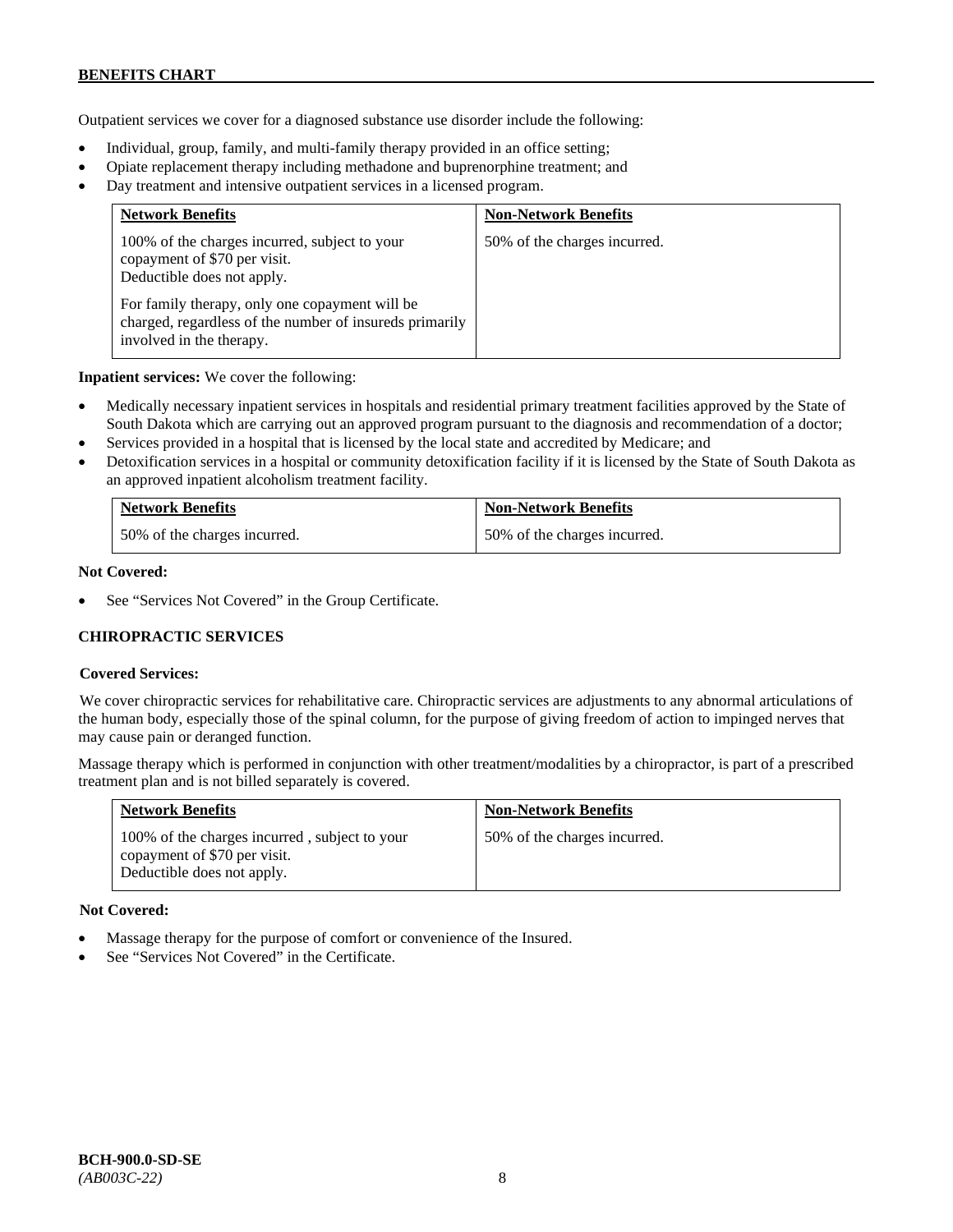# **CLINICAL TRIALS**

### **Covered Services:**

We cover certain routine services if you participate in a Phase I, Phase II, Phase III or Phase IV clinical trial that is conducted in relation to the prevention, detection, or treatment of cancer or other life-threatening disease or condition as defined in the Affordable Care Act. We cover routine patient costs for services that would be eligible under this Benefits Chart if the service were provided outside of a clinical trial.

| <b>Network Benefits</b>                              | <b>Non-Network Benefits</b>                          |
|------------------------------------------------------|------------------------------------------------------|
| Coverage level is same as corresponding Network      | Coverage level is same as corresponding Non-Network  |
| Benefits, depending on type of service provided such | Benefits, depending on type of service provided such |
| as Office Visits for Illness or Injury, Inpatient or | as Office Visits for Illness or Injury, Inpatient or |
| <b>Outpatient Hospital Services.</b>                 | Outpatient Hospital Services.                        |

### **Not Covered:**

- The investigative item, device or service itself.
- Items or services that are provided solely to satisfy data collection and analysis needs and that are not used in the direct clinical management of the patient.
- A service that is clearly inconsistent with widely accepted and established standards of care for a particular diagnosis.
- See "Services Not Covered" in the Certificate.

# **DENTAL SERVICES**

### **Covered Services:**

We cover services described below.

**Accidental dental services:** We cover dentally necessary services to treat and restore damage to teeth as a result of an accidental injury. Coverage is for damage caused by external trauma to face and mouth only, not for cracked or broken teeth which result from biting or chewing. We cover restorations, root canals, crowns and replacement of teeth lost that are directly related to the accident in which the Insured was involved. We cover initial exams, x-rays, and palliative treatment including extractions, and other oral surgical procedures directly related to the accident. Subsequent treatment must be initiated within the specified time-frame and must be directly related to the accident.

Full mouth rehabilitation to correct occlusion (bite) and malocclusion (misaligned teeth not due to the accident) are not covered.

When an implant-supported dental prosthetic treatment is pursued, the accidental dental benefit will be applied to the prosthetic procedure. Benefits are limited to the amount that would be paid toward the placement of a removable dental prosthetic appliance that could be used in the absence of implant treatment. Care must be provided or pre-authorized by a HealthPartners dentist.

| <b>Network Benefits</b>      | <b>Non-Network Benefits</b>  |
|------------------------------|------------------------------|
| 50% of the charges incurred. | 50% of the charges incurred. |

For all accidental dental services, treatment and/or restoration must be initiated within six months of the date of the injury. Coverage is limited to the initial course of treatment and/or initial restoration. Services must be provided within twentyfour months of the date of injury to be covered.

#### **Medical referral dental services**

**Medically necessary outpatient dental services:** We cover medically necessary outpatient dental services. Coverage is limited to dental services required for treatment of an underlying medical condition, e.g., removal of teeth to complete radiation treatment for cancer of the jaw, cysts and lesions.

| <b>Network Benefits</b>      | <b>Non-Network Benefits</b>  |
|------------------------------|------------------------------|
| 50% of the charges incurred. | 50% of the charges incurred. |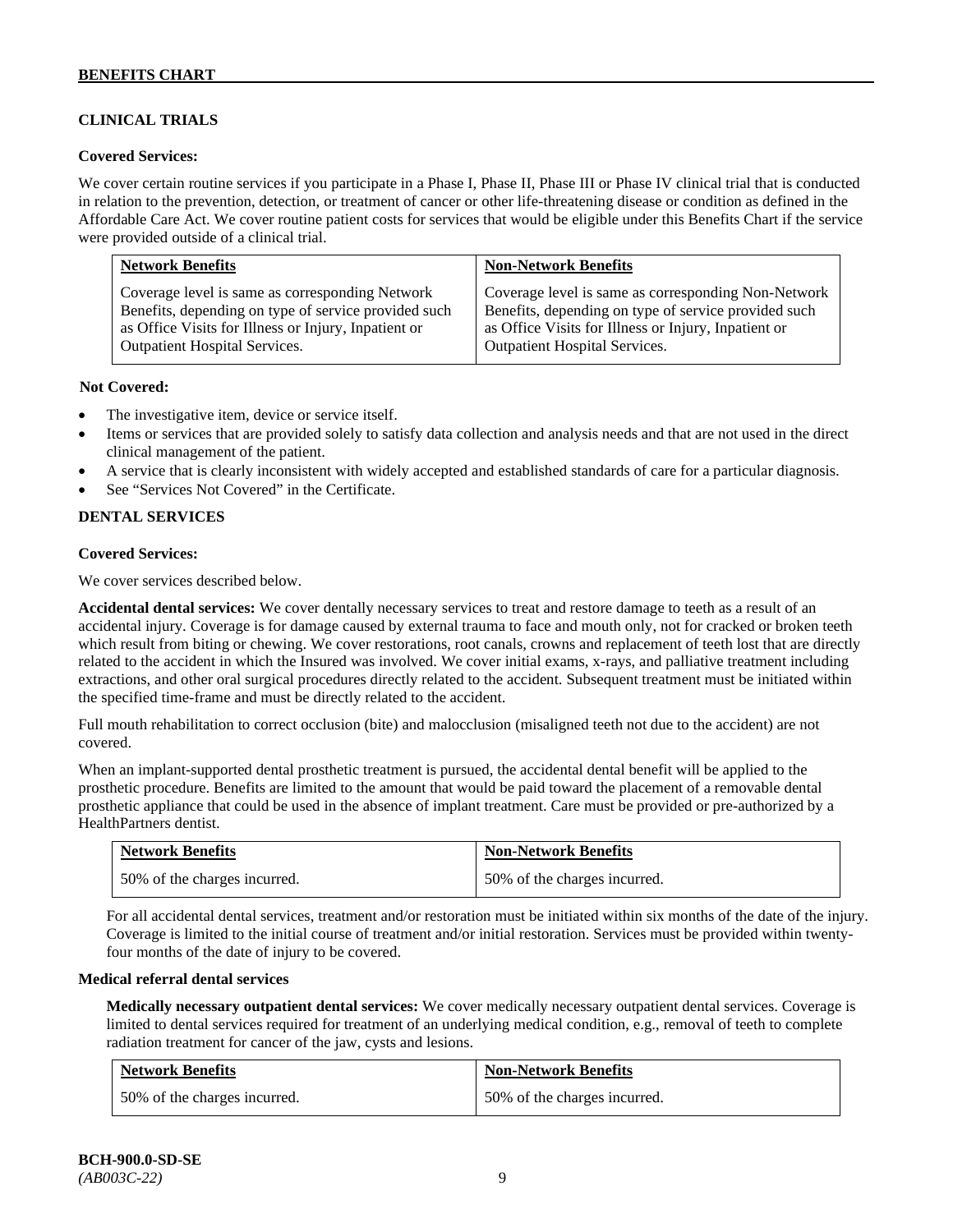**Medically necessary hospitalization and anesthesia for dental care:** We cover medically necessary hospitalization and anesthesia for dental care. This is limited to charges incurred by an Insured who: (1) is a child under age 14, or (2) is severely disabled or otherwise suffers from a developmental disability as determined by a licensed physician which places that person under at serious risk. The requirement of a hospital setting must be due to an Insured's underlying medical condition. Coverage is limited to facility and anesthesia charges. Anesthesia is covered in a hospital or a dental office. Oral surgeon/dentist professional fees are not covered. Hospitalization required due to the behavior of the Insured or due to the extent of the dental procedure is not covered.

| <b>Network Benefits</b>      | <b>Non-Network Benefits</b> |
|------------------------------|-----------------------------|
| 50% of the charges incurred. | 50% of the charges incurred |

**Medical complications of dental care:** We cover medical complications of dental care. Treatment must be medically necessary care and related to medical complications of non-covered dental care, including complications of the head, neck, or substructures.

| <b>Network Benefits</b>      | <b>Non-Network Benefits</b>  |
|------------------------------|------------------------------|
| 50% of the charges incurred. | 50% of the charges incurred. |

**Oral surgery:** We cover oral surgery. Coverage is limited to treatment of medical conditions requiring oral surgery, such as treatment of oral neoplasm, non-dental cysts, fracture of the jaws, trauma of the mouth and jaws, and any other oral surgery procedures provided as medically necessary dental services.

| <b>Network Benefits</b>      | <b>Non-Network Benefits</b>  |
|------------------------------|------------------------------|
| 50% of the charges incurred. | 50% of the charges incurred. |

**Treatment of cleft lip and cleft palate of a dependent child:** We cover treatment of cleft lip and cleft palate of a dependent child, to the limiting age in the definition of an "Eligible Dependent", including orthodontic treatment and oral surgery directly related to the cleft. Benefits for individuals age 26 up to the limiting age for coverage of the dependent are limited to inpatient or outpatient expenses arising from medical and dental treatment that was scheduled or initiated prior to the dependent turning age 19. Dental services which are not required for the treatment of cleft lip or cleft palate are not covered. If a dependent child covered under the Certificate and Benefits Chart is also covered under a dental plan which includes orthodontic services, that dental plan shall be considered primary for the necessary orthodontic services. Oral appliances are subject to the same copayment, conditions and limitations as durable medical equipment.

| <b>Network Benefits</b>      | <b>Non-Network Benefits</b>  |
|------------------------------|------------------------------|
| 50% of the charges incurred. | 50% of the charges incurred. |

**Treatment of temporomandibular disorder (TMD) and craniomandibular disorder (CMD):** We cover surgical and nonsurgical treatment of temporomandibular disorder (TMD) and craniomandibular disorder (CMD), which is medically necessary care. Dental services which are not required to directly treat TMD or CMD are not covered.

| <b>Network Benefits</b>        | <b>Non-Network Benefits</b>  |
|--------------------------------|------------------------------|
| 1.50% of the charges incurred. | 50% of the charges incurred. |

# **Not Covered:**

- Dental treatment, procedures or services not listed in this Benefits Chart.
- Accident related dental services if treatment is: (1) initiated beyond six months from the date of the injury; (2) received beyond the initial treatment or restoration; or (3) received beyond twenty-four months from the date of injury.
- Oral surgery to remove wisdom teeth, except as stated in the Pediatric Dental amendment.
- Orthognathic treatment or procedures and all related services.
- See "Services Not Covered" in the Certificate.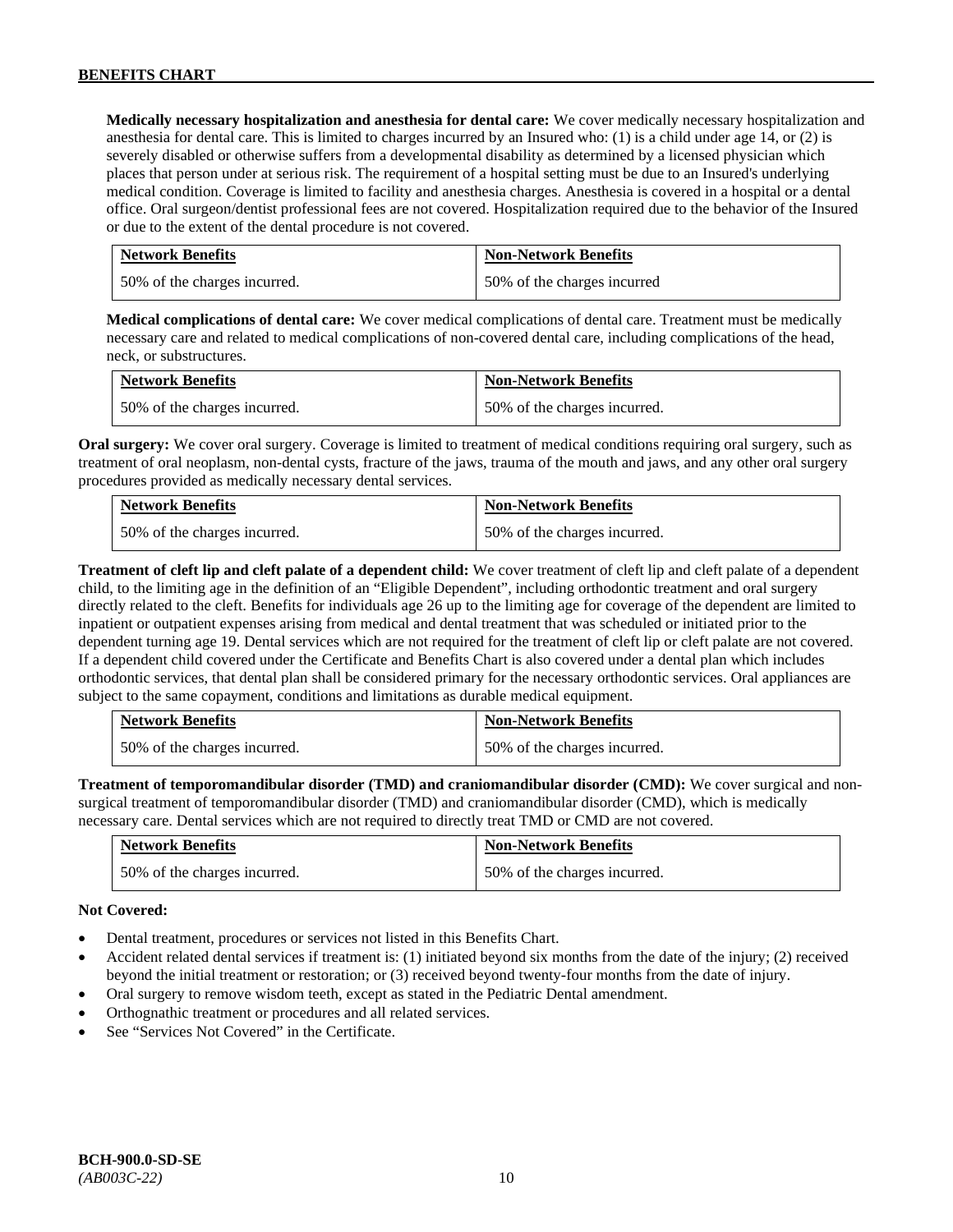# **DIABETES AND HYPERTENSION DISEASE MANAGEMENT PROGRAM**

# **Covered Services:**

- If you meet criteria for coverage, you may qualify for the Diabetes and/or Hypertension Disease Management Program.
- The program covers group health coaching which focuses on weight loss, exercise, behavior modification and health education through Omada Health.

| <b>Network Benefits</b>                                     | <b>Non-Network Benefits</b> |
|-------------------------------------------------------------|-----------------------------|
| 100% of the charges incurred.<br>Deductible does not apply. | Not applicable.             |

# **Not Covered:**

See "Services Not Covered" in the Certificate.

# **DIABETIC EQUIPMENT AND SUPPLIES**

# **Covered Services:**

We cover physician prescribed medically appropriate and necessary drugs and supplies used in the management and treatment of diabetes for insureds with gestational, Type I or Type II diabetes including durable diabetic equipment, measurement and administration aids, and disposable supplies, as described below. Certain items are only covered if your condition meets our coverage criteria and obtained through an authorized vendor. For more information on what we cover and any prior authorization requirements, call Member Services or log on to your "myHealthPartners" account at [healthpartners.com.](http://www.healthpartners.com/)

Insulin and medications for diabetes, including prescribed oral agents for controlling blood sugars and glucagon kits are covered as outpatient drugs under the "Prescription Drug Services" section.

**Pumps and pump supplies.** These include diabetic insulin pumps, diabetic infusion pumps and infusion pump supplies such as infusion sets, tubing, connectors and syringe reservoirs.

Covered insulin pumps that are not available from a DME vendor and only available through a retail pharmacy will be covered as described below. All other insulin pumps, infusion pumps and supplies must be obtained through an authorized durable medical equipment provider and cannot be obtained at a pharmacy.

| <b>Network Benefits</b>                                                                | <b>Non-Network Benefits</b>  |
|----------------------------------------------------------------------------------------|------------------------------|
| Pumps received at a pharmacy:<br>50% of the charges incurred.                          | 50% of the charges incurred. |
| Pumps received from a non-pharmacy approved<br>vendor:<br>50% of the charges incurred. |                              |

# **All other durable equipment and diabetic supplies**

Durable Diabetic Equipment and Supplies. These include continuous glucose monitoring system (CGMS), transmitter, sensors and receivers, diabetic blood glucose monitors and control/calibrating solutions (for checking accuracy or testing equipment and test strips).

Disposable Diabetic Supplies. These are one-time use supplies, including syringes, lancets, lancet devices, blood and urine ketone test strips, and needles.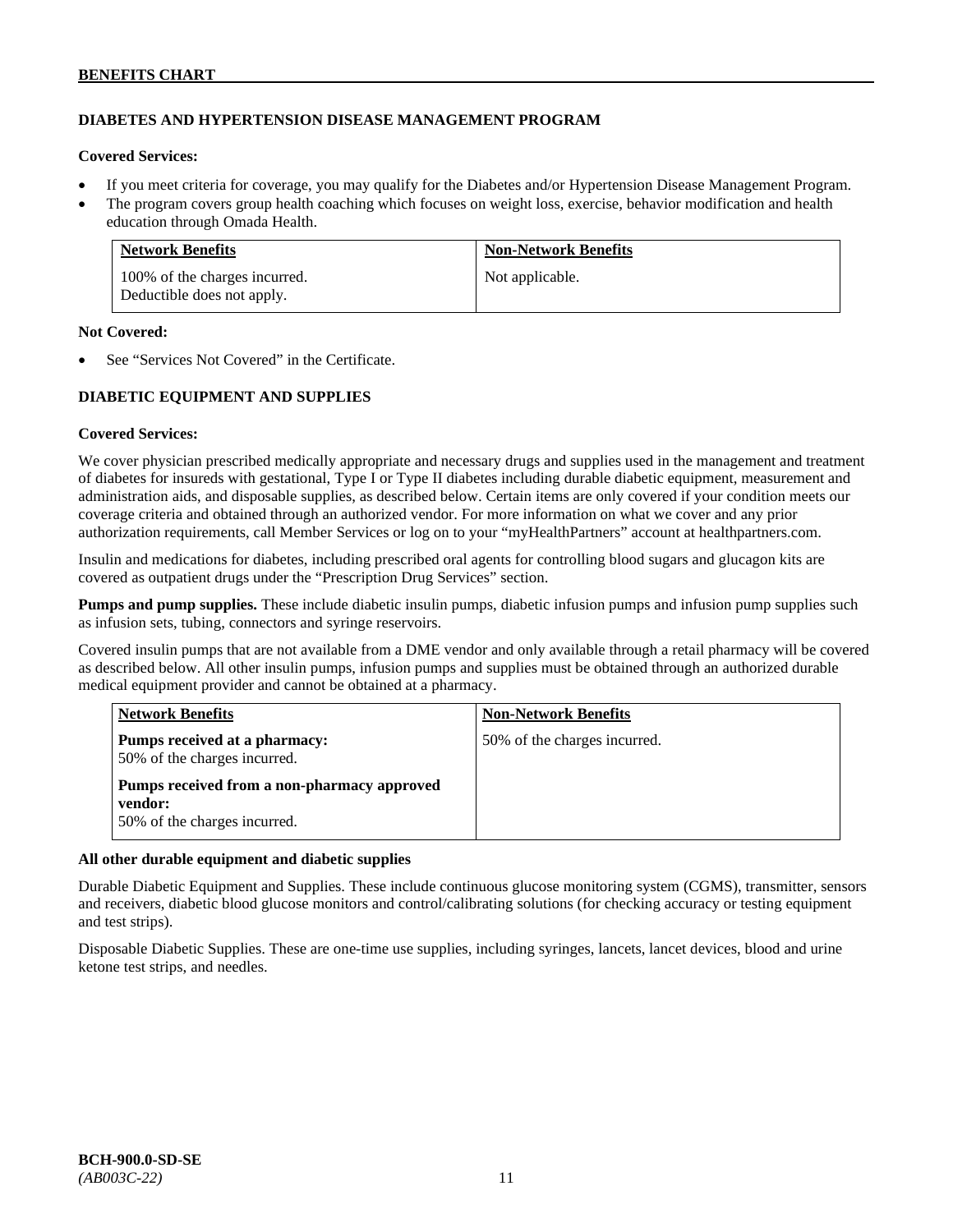Certain diabetic supplies and equipment must be purchased at a pharmacy.

| <b>Network Benefits</b>                                                                                              | <b>Non-Network Benefits</b>  |
|----------------------------------------------------------------------------------------------------------------------|------------------------------|
| If received through a pharmacy:<br>50% of the charges incurred.                                                      | 50% of the charges incurred. |
| If received through a non-pharmacy provider:<br>50% of the charges incurred if purchased from an<br>approved vendor. |                              |

### **Limitations:**

- No more than a 93-day supply of diabetic supplies is covered and dispensed at a time.
- We require that certain diabetic supplies and equipment be purchased at a pharmacy.
- Diabetic supplies and equipment are limited to certain models and brands.
- Durable medical equipment and supplies must be obtained from or repaired by approved vendors.
- Covered services and supplies are based on established medical policies which are subject to periodic review and modification by the medical directors. Our coverage policy for diabetic supplies includes information on our required models and brands. These medical policies (medical coverage criteria) are available by calling Member Services, or logging on to your "myHealthPartners" account at [healthpartners.com.](http://www.healthpartners.com/)

### **Not Covered:**

- Replacement or repair of any covered items, if the items are (i) damaged or destroyed by misuse, abuse or carelessness, (ii) lost; or (iii) stolen.
- Duplicate or similar items.
- Labor and related charges for repair of any covered items which are more than the cost of replacement by an approved vendor.
- Batteries for monitors and equipment.
- Sales tax, mailing, delivery charges, service call charges.
- See "Services Not Covered" in the Certificate.

#### **DIAGNOSTIC IMAGING SERVICES**

#### **Covered Services:**

We cover diagnostic imaging, when ordered by a provider and provided in a clinic or outpatient hospital facility.

We cover services provided in a clinic or outpatient hospital facility. To see the benefit level for inpatient hospital or skilled nursing facility services, see benefits under Inpatient Hospital and Skilled Nursing Facility Services.

#### **Outpatient magnetic resonance imaging (MRI) and computed tomography (CT)**

| <b>Network Benefits</b>      | <b>Non-Network Benefits</b>  |
|------------------------------|------------------------------|
| 50% of the charges incurred. | 50% of the charges incurred. |

#### **All other outpatient diagnostic imaging services**

| <b>Network Benefits</b>      | <b>Non-Network Benefits</b>  |
|------------------------------|------------------------------|
| 50% of the charges incurred. | 50% of the charges incurred. |

#### **Preventive services (MRI/CT procedures are not considered preventive)**

Diagnostic imaging services associated with preventive services are covered at the benefit level shown in the "Preventive Services" section of this Benefits Chart.

### **Not Covered:**

See "Services Not Covered" in the Certificate.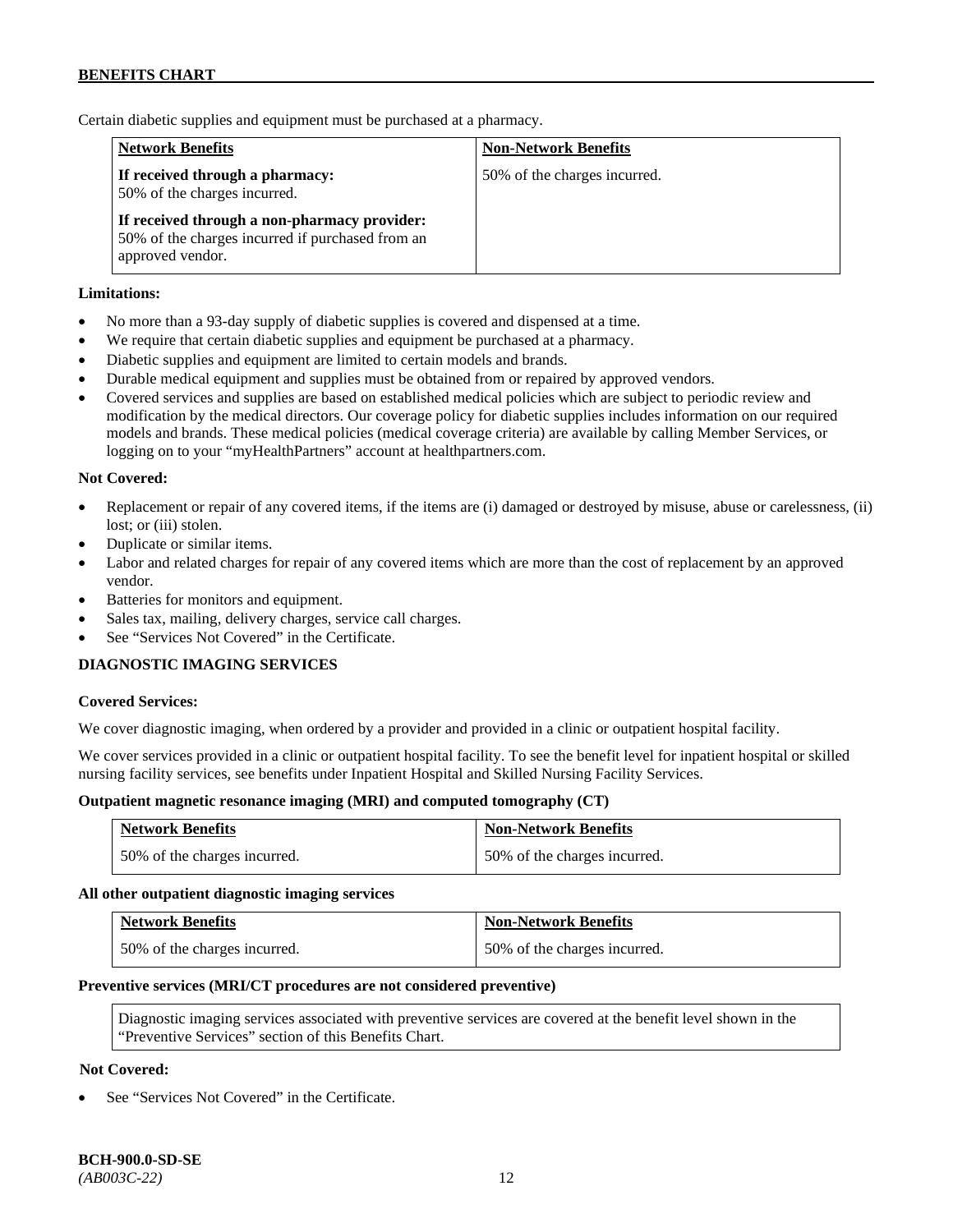### **BENEFITS CHART**

# **DURABLE MEDICAL EQUIPMENT, PROSTHETICS, ORTHOTICS AND SUPPLIES**

#### **Covered Services:**

We cover equipment, supplies and services, as described below. Certain items are only covered if your condition meets our coverage criteria. For more information on what we cover and any prior authorization requirements, call Member Services or log on to your "*my*HealthPartners" account at [healthpartners.com.](http://healthpartners.com/)

- Durable medical equipment, such as wheelchairs, ventilators, oxygen, oxygen equipment, continuous positive airway pressure (CPAP) devices, hospital beds, and related services.
- Prosthetics, including breast prostheses, artificial limbs and artificial eyes, and related supplies.
- Orthotics.
- Medical supplies, including splints, surgical stockings, casts and dressings.
- Enteral feedings.
- Special dietary treatment for Phenylketonuria (PKU) and oral amino acid based elemental formula if it meets our medical coverage criteria.

Diabetic equipment and supplies are covered under the "Diabetic Equipment and Supplies" section.

#### **Special dietary treatment for phenylketonuria (PKU) if it meets our medical coverage criteria**

We cover testing, diagnosis and treatment of phenylketonuria including dietary management, formulas, case management, intake and screening, assessment, comprehensive care planning and service referral.

| <b>Network Benefits</b>      | <b>Non-Network Benefits</b>  |
|------------------------------|------------------------------|
| 50% of the charges incurred. | 50% of the charges incurred. |

#### **Oral amino acid based elemental formula if it meets our medical coverage criteria**

| <b>Network Benefits</b>      | <b>Non-Network Benefits</b>  |
|------------------------------|------------------------------|
| 50% of the charges incurred. | 50% of the charges incurred. |

#### **All other durable medical equipment, prosthetics, orthotics and supplies**

| <b>Network Benefits</b>      | <b>Non-Network Benefits</b>  |
|------------------------------|------------------------------|
| 50% of the charges incurred. | 50% of the charges incurred. |

### **Limitations:**

Coverage of durable medical equipment is limited by the following.

Payment will not exceed the cost of an alternate piece of equipment or service that is effective and medically necessary.

- For prosthetic benefits, other than oral appliances for cleft lip and cleft palate, payment will not exceed the cost of an alternate piece of equipment or service that is effective, medically necessary and enables Insureds to conduct standard activities of daily living.
- We reserve the right to determine if an item will be approved for rental vs. purchase.
- Durable medical equipment and supplies must be obtained from or repaired by approved vendors.
- Covered services and supplies are based on established medical policies which are subject to periodic review and modification by the medical or dental directors. Our coverage policy for diabetic supplies includes information on our required models and brands. These medical policies (medical coverage criteria) are available by calling Member Services, or logging on to your "*my*HealthPartners" account at [healthpartners.com.](http://www.healthpartners.com/)

# **Not Covered:**

Items which are not eligible for coverage include, but are not limited to:

- Replacement or repair of any covered items, if the items are (i) damaged or destroyed by misuse, abuse or carelessness, (ii) lost; or (iii) stolen.
- Duplicate or similar items.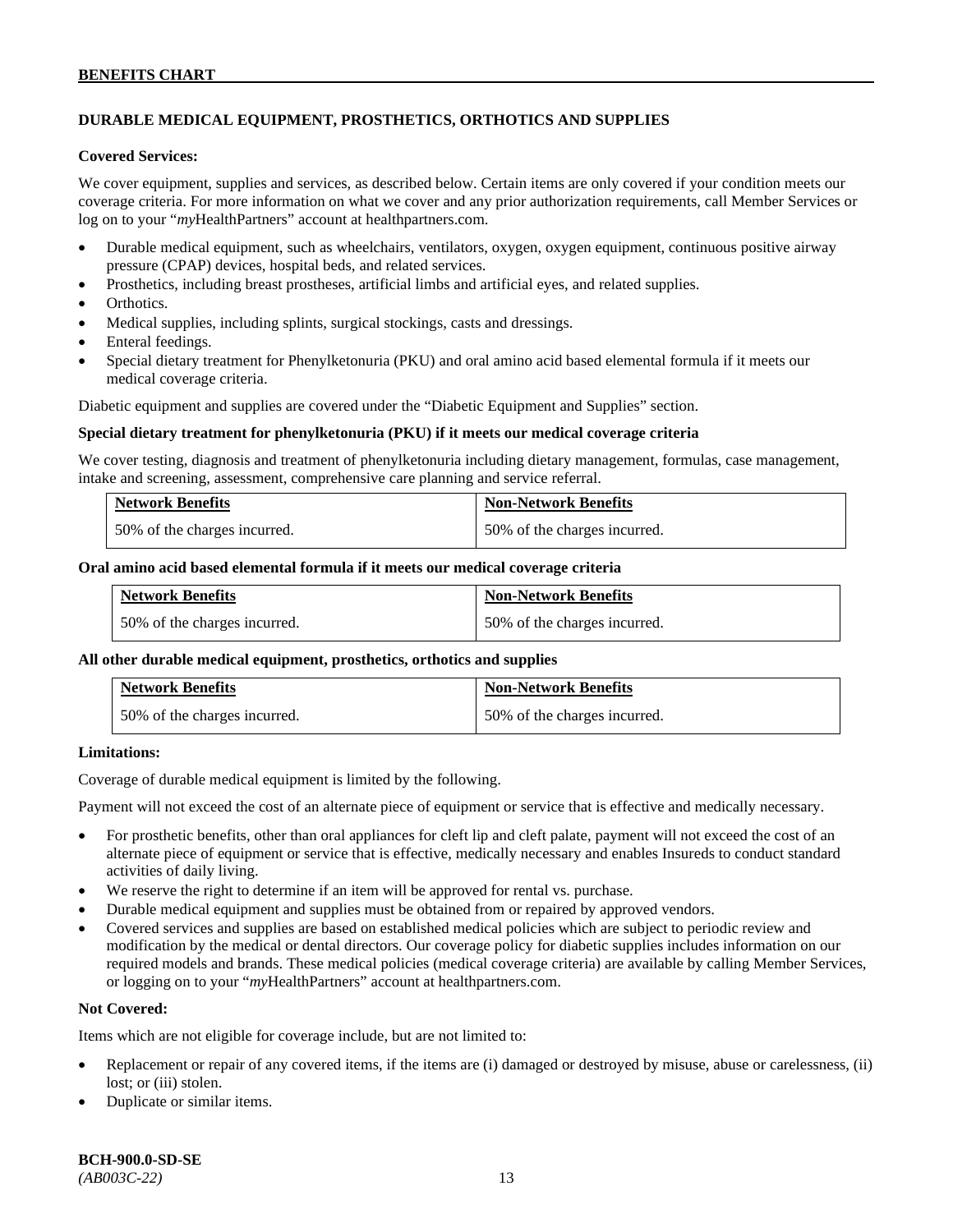# **BENEFITS CHART**

- Labor and related charges for repair of any covered items which are more than the cost of replacement by an approved vendor.
- Sales tax, mailing, delivery charges, service call charges.
- Items which are primarily educational in nature or for hygiene, vocation, comfort, convenience or recreation.
- Communication aids or devices: equipment to create, replace or augment communication abilities including, but not limited to, speech processors, receivers, communication boards, or computer or electronic assisted communication.
- Hearing aids (implantable and external, including osseointegrated or bone anchored) and their fitting. This exclusion does not apply to cochlear implants.
- Eyeglasses, contact lenses and their fitting, measurement and adjustment, except as specifically described in this Benefits Chart.
- Hair prostheses (wigs).
- Household equipment which primarily has customary uses other than medical, such as, but not limited to, exercise cycles, air purifiers, central or unit air conditioners, water purifiers, non-allergenic pillows, mattresses or waterbeds.
- Household fixtures including, but not limited to, escalators or elevators, ramps, swimming pools and saunas.
- Modifications to the structure of the home including, but not limited to, its wiring, plumbing or charges for installation of equipment.
- Vehicle, car or van modifications including, but not limited to, hand brakes, hydraulic lifts and car carrier.
- Rental equipment while owned equipment is being repaired by non-contracted vendors, beyond one month rental of medically necessary equipment.
- Other equipment and supplies, including, but not limited to, assistive devices, that we determine are not eligible for coverage.
- See "Services Not Covered" in the Certificate.

# **EMERGENCY AND URGENTLY NEEDED CARE SERVICES**

#### **Covered Services:**

We cover services for emergency care and urgently needed care if the services are otherwise eligible for coverage under this Benefits Chart.

**Urgently needed care.** These are services to treat an unforeseen illness or injury:

- that are required in order to prevent a serious deterioration in your health; and
- that cannot be delayed until the next available clinic or office hours.

#### **Urgently needed care at clinics**

| <b>Network Benefits</b>      | <b>Non-Network Benefits</b> |
|------------------------------|-----------------------------|
| 50% of the charges incurred. | See Network Benefits.       |

**Emergency care.** These are services to treat:

- the sudden, unexpected onset of illness or injury which, if left untreated or unattended until the next available clinic or office hours, would result in hospitalization; or
- a condition requiring professional health services immediately necessary to preserve life or stabilize health.

Emergency care includes emergency services as defined in Division BB, Title I, Section 102 of the Consolidated Appropriations Act of 2021.

Emergency care also includes an immediate response service available on a 24-hour, seven-day-a-week basis for each child, or person, having a psychiatric crisis, a mental health crisis, or a mental health emergency.

When reviewing claims for coverage of emergency services, our medical director will take into consideration: (1) a reasonable layperson's belief that the circumstances required immediate medical care that could not wait until the next working day or next available clinic appointment; (2) the time of day and day of the week the care was provided; and (3) the presenting symptoms including, but not limited to, severe pain, to ensure that the decision to reimburse the emergency care is not made solely on the basis of the actual diagnosis.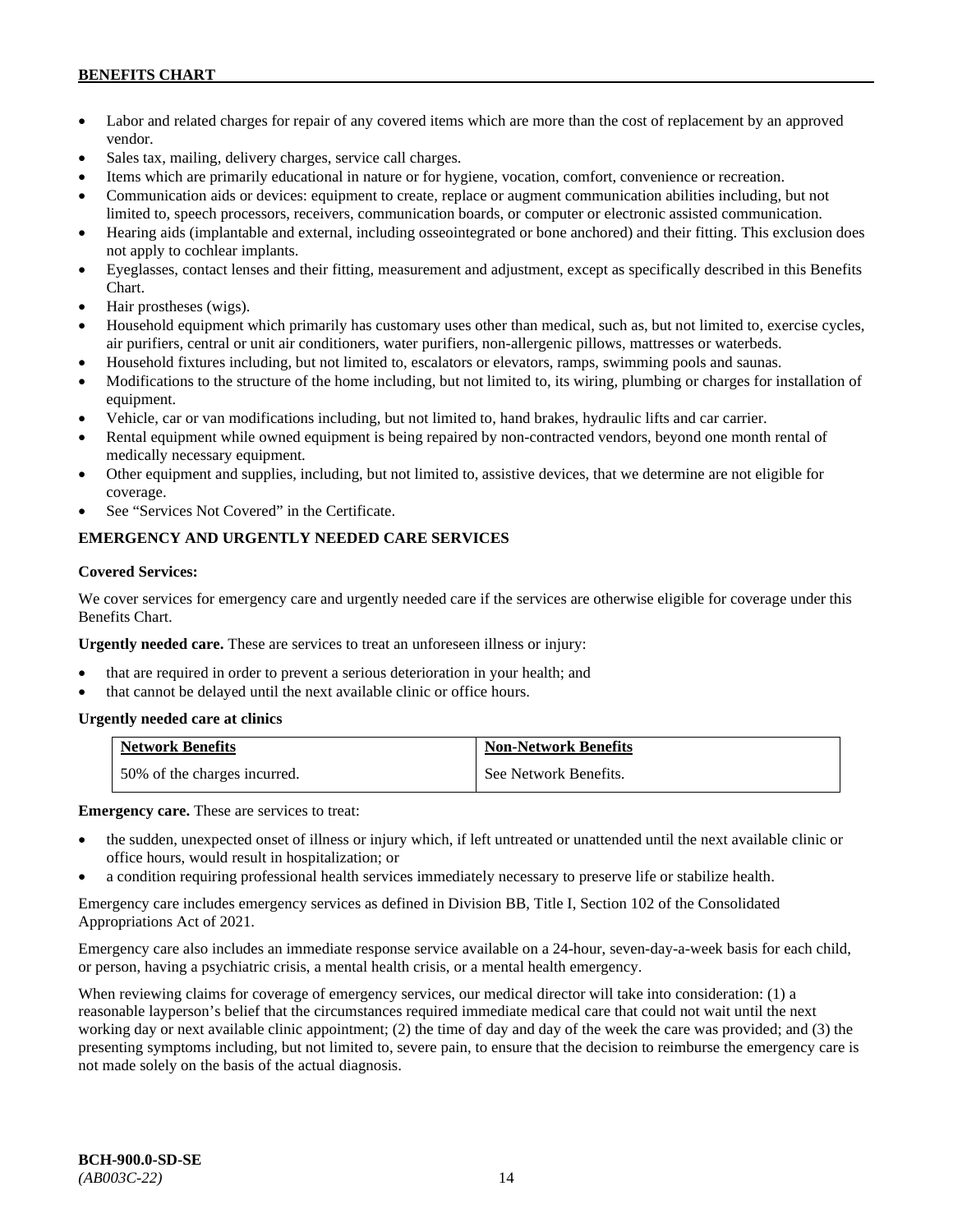### **Emergency care in a hospital emergency room, including professional services of a physician**

| <b>Network Benefits</b>      | <b>Non-Network Benefits</b> |
|------------------------------|-----------------------------|
| 50% of the charges incurred. | See Network Benefits.       |

### **Inpatient emergency care in a hospital:**

| <b>Network Benefits</b>      | <b>Non-Network Benefits</b> |
|------------------------------|-----------------------------|
| 50% of the charges incurred. | See Network Benefits.       |

### **Not Covered:**

See "Services Not Covered" in the Certificate.

# **GENE THERAPY**

# **Covered Services:**

We cover gene therapy treatment that meets our current medical coverage criteria.

| <b>Network Benefits</b>                                                                                                                                                                                  | <b>Non-Network Benefits</b> |
|----------------------------------------------------------------------------------------------------------------------------------------------------------------------------------------------------------|-----------------------------|
| Coverage level is same as corresponding Network<br>Benefits, depending on type of service provided, such<br>as Office Visits for Illness or Injury, Inpatient or<br><b>Outpatient Hospital Services.</b> | No coverage.                |

# **Limitations:**

- Gene therapy must be provided by a designated provider.
- Specific types of gene therapy are limited to therapies and conditions specified in our medical coverage criteria.

# **Not Covered:**

See "Services Not Covered" in the Certificate.

# **HEALTH EDUCATION**

# **Covered Services:**

We cover education for preventive services and education for the management of chronic health problems, such as diabetes. Coverage includes medical nutrition therapy that is provided by a certified, registered, or licensed health care professional.

We cover diabetic self-management training and education if:

- the service is provided by a physician, nurse, dietitian, pharmacist, or other licensed health care provider who satisfies the current academic eligibility requirements of the National Certification Board for Diabetic Educators and has completed a course in diabetes education and training or has been certified as a diabetes educator; and
- the training and education is based upon a diabetes program recognized by the American Diabetes Association or a diabetes program with a curriculum approved by the American Diabetes Association or the South Dakota Department of Health.

Coverage of diabetes self-management training is limited to Insureds:

- o who are newly diagnosed with diabetes or have received no prior diabetes education;
- o who require a change in current therapy;
- o who have a co-morbid condition such heart disease or renal failure; or
- o whose diabetes condition is unstable.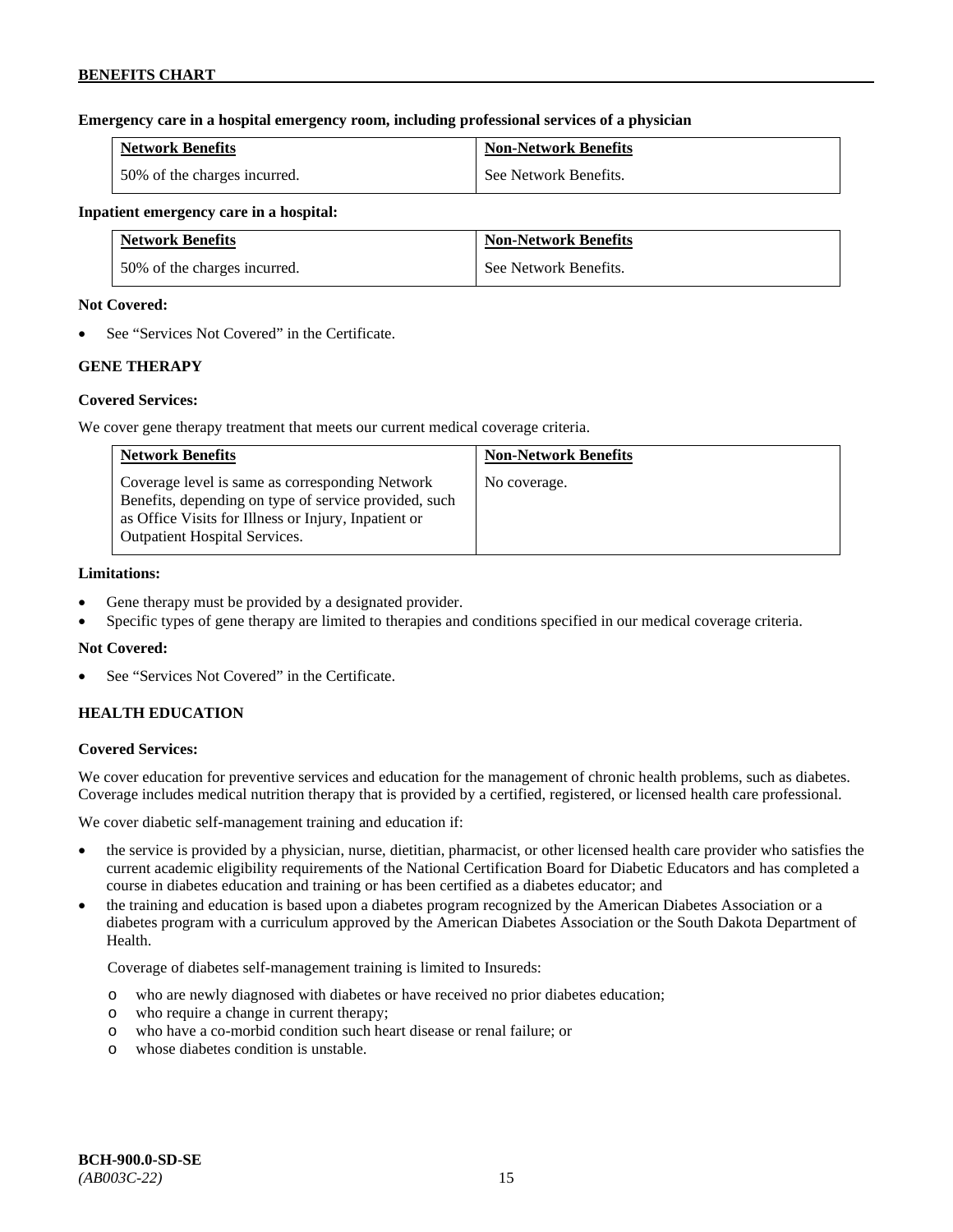See "Diabetic Equipment and Supplies" to see what diabetic equipment and supplies we cover.

| <b>Network Benefits</b>                                     | <b>Non-Network Benefits</b>  |
|-------------------------------------------------------------|------------------------------|
| 100% of the charges incurred.<br>Deductible does not apply. | 50% of the charges incurred. |

### **Not Covered:**

See "Services Not Covered" in the Certificate.

# **HOME HEALTH SERVICES**

### **Covered Services:**

We cover the following services:

- skilled nursing treatment in the home intended to provide a safe transition from other levels of care;
- physical therapy, occupational therapy, speech therapy, respiratory therapy and other therapeutic services;
- non-routine prenatal and postnatal services;
- routine postnatal well child visits, as described in the Coverage Criteria;
- phototherapy services for newborns. For phototherapy services for newborns and high risk prenatal services, supplies and equipment are included;
- home health aide services and other eligible home health services when provided in your home, if you are homebound (i.e., unable to leave home without considerable effort due to a medical condition. Lack of transportation does not constitute homebound status);
- total parenteral nutrition/intravenous ("TPN/IV") therapy, equipment, supplies and drugs in connection with IV therapy. IV line care kits are covered under Durable Medical Equipment. You do not need to be homebound to receive total parenteral nutrition/intravenous ("TPN/IV") therapy;
- palliative care benefits. Palliative care includes symptom management, education and establishing goals of care. We waive the requirement that you be homebound for a limited number of home visits for palliative care (as shown in this Benefits Chart), if you have a life-threatening, non-curable condition which has a prognosis of survival of two years or less. Additional palliative care visits are eligible under the home health services benefit if you are homebound and meet all other requirements defined in this section.

Home health services are eligible and covered only when they are:

- medically necessary; and
- provided as rehabilitative care, terminal care or maternity care; and
- ordered by a physician, and included in the written home care plan.

#### **Physical therapy, occupational therapy, speech therapy, respiratory therapy, home health aide services and palliative care**

| <b>Network Benefits</b>                                                                                     | <b>Non-Network Benefits</b>  |
|-------------------------------------------------------------------------------------------------------------|------------------------------|
| 100% of the charges incurred, subject to your<br>copayment of \$70 per visit.<br>Deductible does not apply. | 50% of the charges incurred. |

If more than one home health visit occurs in a day, a separate copayment applies to each. For example, if an occupational therapist and a physical therapist visit an insured in the same day, a separate copayment will be charged for each visit.

### **TPN/IV therapy, skilled nursing services, non-routine prenatal/postnatal services and phototherapy**

| <b>Network Benefits</b>                                    | <b>Non-Network Benefits</b>  |
|------------------------------------------------------------|------------------------------|
| 100% of the charges incurred<br>Deductible does not apply. | 50% of the charges incurred. |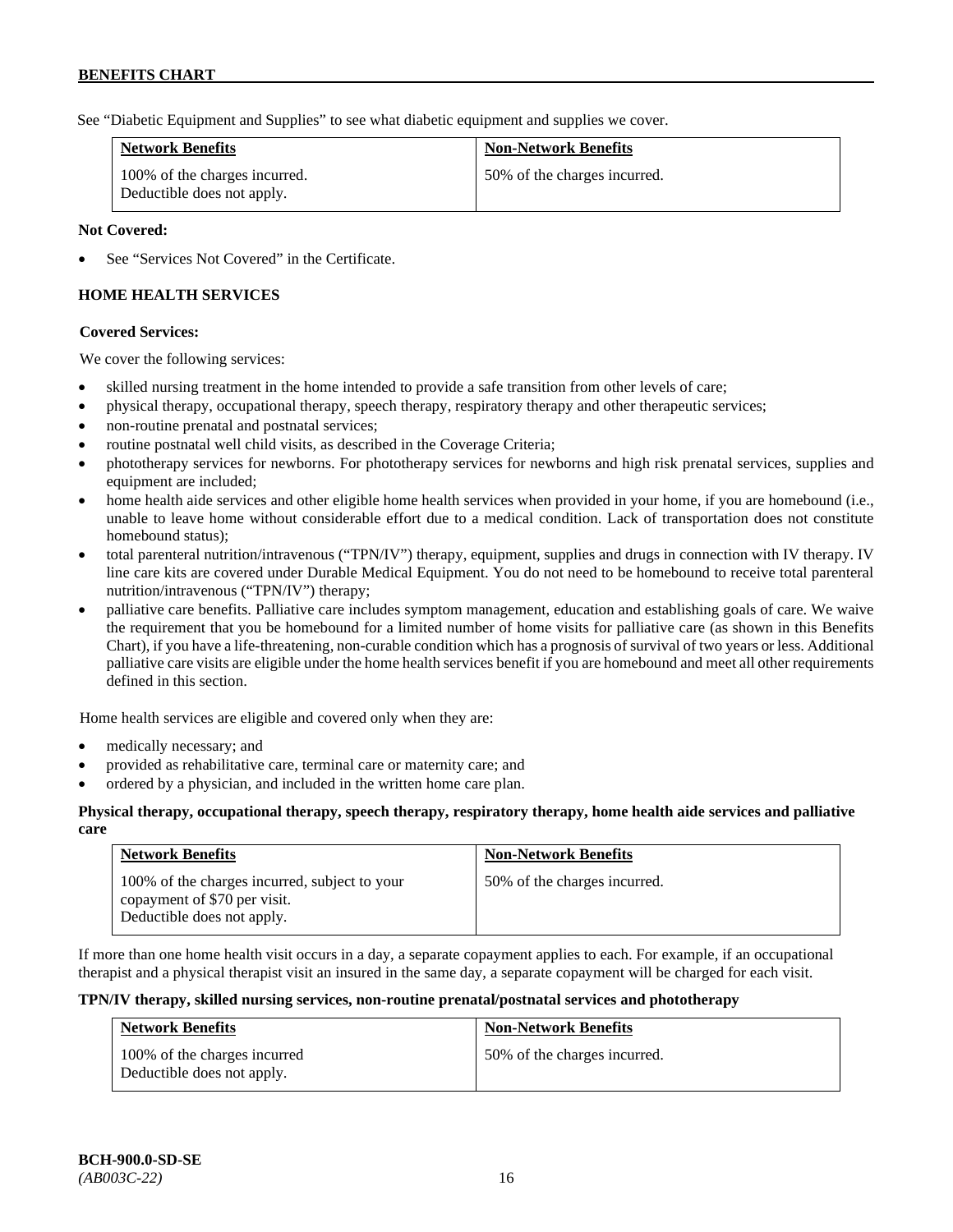Each 24-hour visit (or shifts of up to 24-hour visits) equals one visit and counts toward the Maximum visits for all other services shown below. Any visit that lasts less than 24 hours, regardless of the length of the visit, will count as one visit toward the Maximum visits for all other services shown below. All visits must be medically necessary and benefit eligible.

#### **Routine postnatal well child visit**

| <b>Network Benefits</b>                                     | <b>Non-Network Benefits</b>  |
|-------------------------------------------------------------|------------------------------|
| 100% of the charges incurred.<br>Deductible does not apply. | 50% of the charges incurred. |

#### **Maximum visits for palliative care**

If you are eligible to receive palliative care in the home and you are not homebound, there is a maximum of 12 visits per calendar year.

#### **Maximum visits for all other services**

| <b>Network Benefits</b>       | <b>Non-Network Benefits</b> |
|-------------------------------|-----------------------------|
| 120 visits per calendar year. | 60 visits per calendar year |

Each visit provided under the Network Benefits and Non-Network Benefits counts toward the maximums shown under both Maximum visits sections. The routine postnatal well child visit does not count toward the visit limit.

#### **Limitations:**

- Home health services are not provided as a substitute for a primary caregiver in the home or as relief (respite) for a primary caregiver in the home. We will not reimburse family members or residents in your home for the above services.
- A service shall not be considered a skilled nursing service merely because it is performed by, or under the direct supervision of, a licensed nurse. Where a service (such as tracheotomy suctioning or ventilator monitoring) or like services, can be safely and effectively performed by a non-medical person (or self-administered), without the direct supervision of a licensed nurse, the service shall not be regarded as a skilled nursing service, whether or not a skilled nurse actually provides the service. The unavailability of a competent person to provide a non-skilled service shall not make it a skilled service when a skilled nurse provides it. Only the skilled nursing component of so-called "blended" services (i.e. services which include skilled and non-skilled components) are covered under this Benefits Chart.

#### **Not Covered:**

- Financial or legal counseling services.
- Housekeeping or meal services in your home.
- Services provided by a family member or enrollee, or a resident in the enrollee's home.
- Vocational rehabilitation and recreational or educational therapy. Recreation therapy is therapy provided solely for the purpose of recreation, including, but not limited to: (a) requests for physical therapy or occupational therapy to improve athletic ability, and (b) braces or guards to prevent sports injuries.
- See "Services Not Covered" in the Certificate.

#### **HOSPICE SERVICES**

#### **Applicable Definitions:**

**Part-time.** This is up to two hours of service per day, more than two hours is considered continuous care.

**Continuous Care.** This is from two to twelve hours of service per day provided by a registered nurse, licensed practical nurse, or home health aide, during a period of crisis in order to maintain a terminally ill patient at home.

**Appropriate Facility.** This is a nursing home, hospice residence, or other inpatient facility.

**Custodial Care Related to Hospice Services.** This means providing assistance in the activities of daily living and the care needed by a terminally ill patient which can be provided by primary caregiver (i.e., family member or friend) who is responsible for the patient's home care.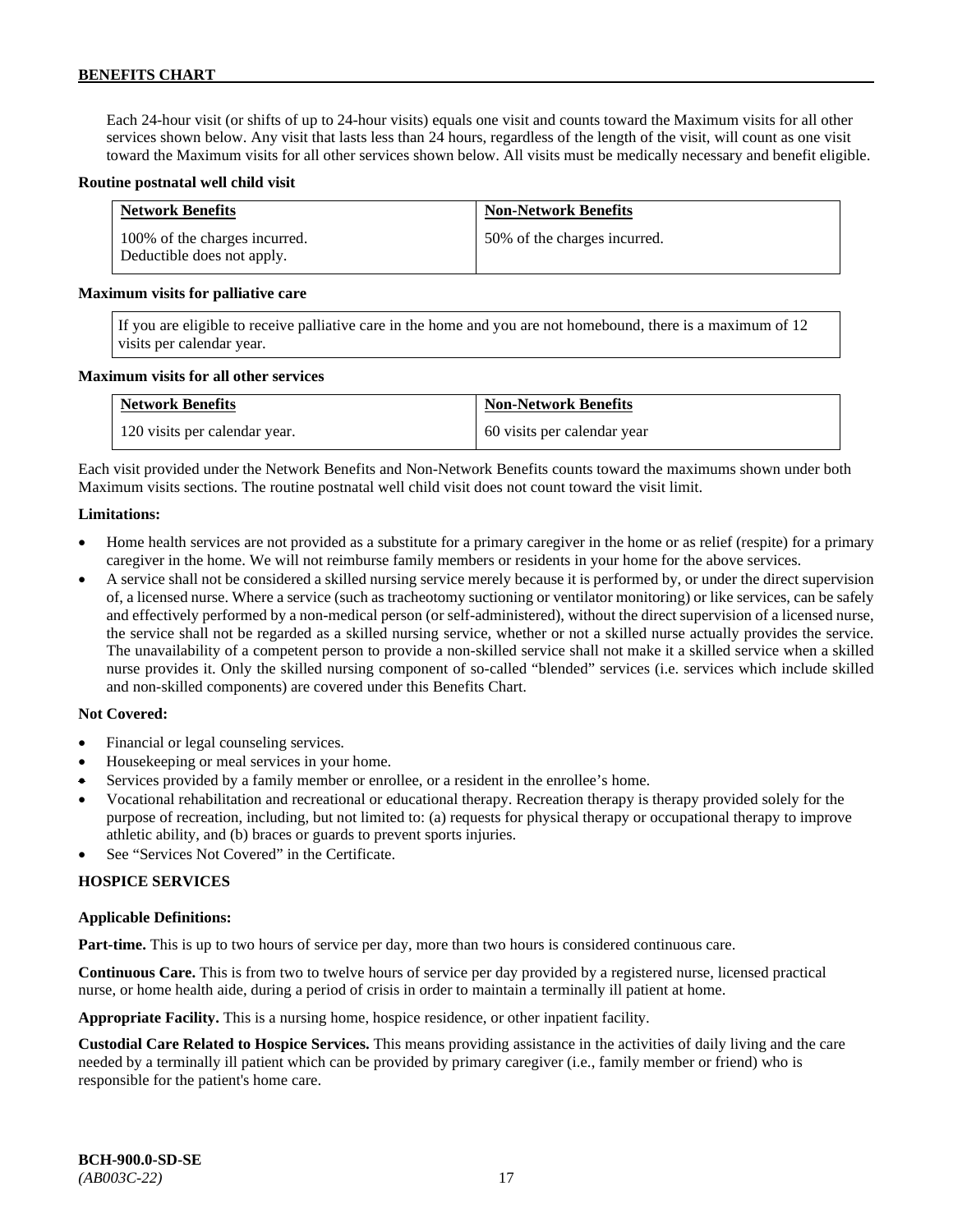# **Covered Services:**

**Hospice Program.** We cover the services described below if you are terminally ill and accepted as a hospice program participant. You must meet the eligibility requirements of the program, and elect to receive services through the hospice program. If you elect to receive hospice services, you do so in lieu of curative treatment for your terminal illness for the period you are enrolled in the hospice program.

**Eligibility:** In order to be eligible to be enrolled in the hospice program, you must: (1) be a terminally ill patient (prognosis of six months or less); (2) have chosen a palliative treatment focus (i.e., emphasizing comfort and supportive services rather than treatment attempting to cure the disease or condition); and (3) continue to meet the terminally ill prognosis as reviewed by our medical director or his or her designee over the course of care. You may withdraw from the hospice program at any time.

**Eligible Services:** Hospice services include the following services provided in accordance with an approved hospice treatment plan.

- Inpatient Services: We cover inpatient services in a hospital facility.
- Home Health Services:
	- Part-time care provided in your home by an interdisciplinary hospice team (which may include a physician, nurse, social worker, and spiritual counselor) and medically necessary home health services are covered.
	- o One or more periods of continuous care in your home or in a setting which provides day care for pain or symptom management, when medically necessary, will be covered.
- Other Services:
	- o Respite care is covered for care in your home or in an appropriate facility, to give your primary caregivers (i.e., family members or friends) rest and/or relief when necessary in order to maintain a terminally ill patient at home*.*
	- o Medically necessary medications for pain and symptom management.
	- o Semi-electric hospital beds and other durable medical equipment are covered.
	- Emergency and non-emergency care is covered.

| <b>Network Benefits</b>      | <b>Non-Network Benefits</b>  |
|------------------------------|------------------------------|
| 50% of the charges incurred. | 50% of the charges incurred. |

Respite care is limited to five episodes, up to five days per episode. Inpatient hospice services are limited to 15 days per lifetime.

#### **Not Covered:**

- Financial or legal counseling services.
- Housekeeping or meal services in your home.
- Custodial or maintenance care related to hospice services, whether provided in the home or in a nursing home.
- Any service not specifically described as covered services under this hospice services benefits.
- Any services provided by members of your family or residents in your home.
- See "Services Not Covered" in the Certificate.

# **HOSPITAL AND SKILLED NURSING FACILITY SERVICES**

#### **Covered Services:**

We cover services as described below.

#### **Medical or surgical hospital services**

**Inpatient hospital services:** We cover the following medical or surgical services, for the treatment of acute illness or injury, which require the level of care only provided in an acute care facility. These services must be authorized by a physician.

Inpatient hospital services include: room and board; the use of operating or maternity delivery rooms; intensive care facilities; newborn nursery facilities; general nursing care, anesthesia, laboratory and diagnostic imaging services, reconstructive surgery, radiation therapy, physical therapy, prescription drugs or other medications administered during treatment, blood and blood products (unless replaced), and blood derivatives, and other diagnostic or treatment related hospital services; physician and other professional medical and surgical services provided while in the hospital, including gender confirmation surgery that meets medical coverage criteria.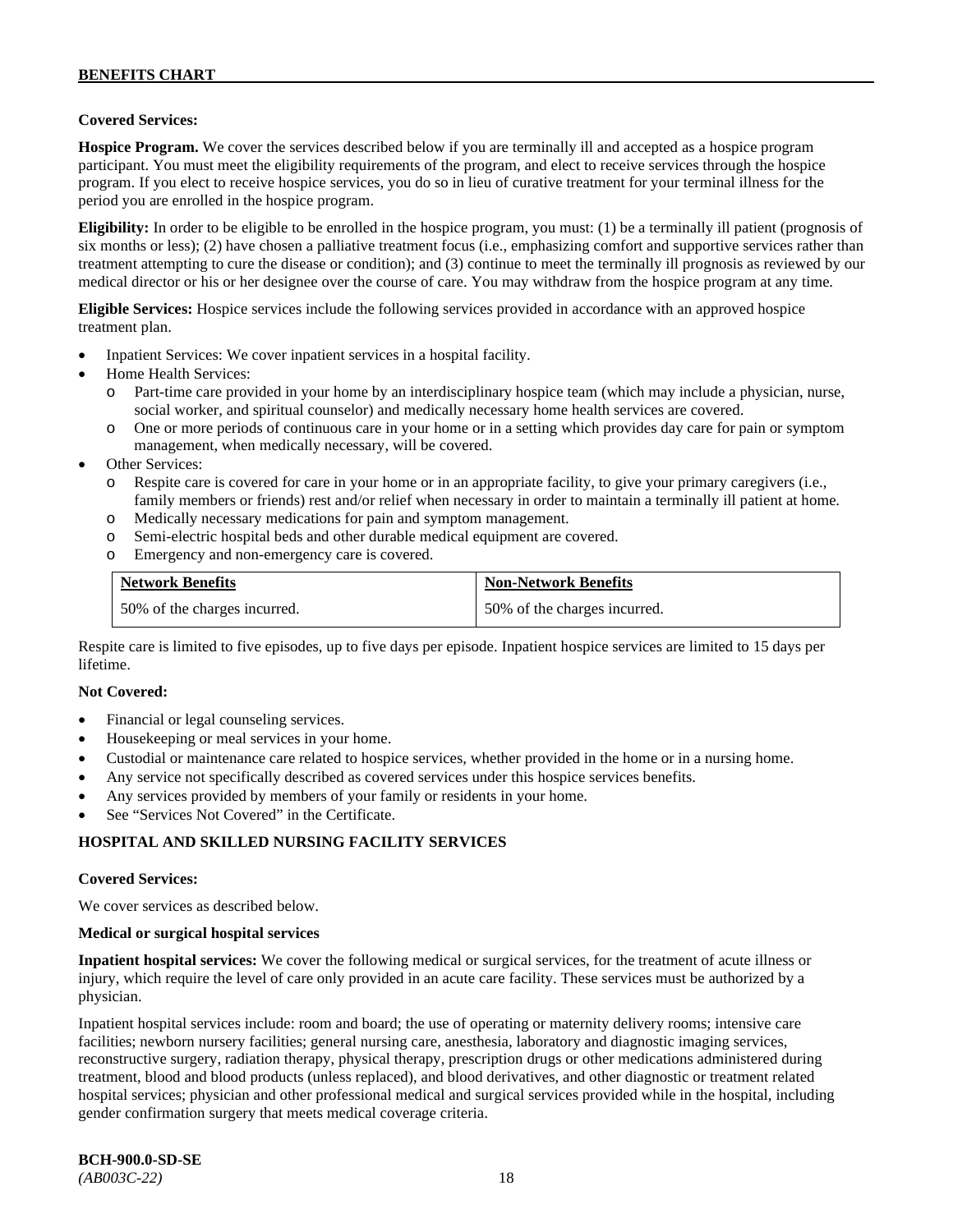Services for items for personal convenience, such as television rental, are not covered.

We cover, following a vaginal delivery, a minimum of 48 hours of inpatient care for the mother and newborn child. We cover, following a caesarean section delivery, a minimum of 96 hours of inpatient care for the mother and newborn child. If the duration of inpatient care is less than these minimums, we also cover a minimum of one home visit by a registered nurse for post-delivery care, within 4 days of discharge of the mother and newborn child. Services provided by the registered nurse include, but are not limited to, parent education, assistance and training in breast and bottle feeding, and conducting any necessary and appropriate clinical tests. We shall not provide any compensation or other non-medical remuneration to encourage a mother and newborn to leave inpatient care before the duration minimums specified.

Group health plans and health insurance issuers generally may not, under Federal law, restrict benefits for any hospital length of stay in connection with childbirth for the mother of newborn child to less than 48 hours following a vaginal delivery, or less than 96 hours following a caesarean section. However, Federal law generally does not prohibit the mother's or newborn's attending provider, after consulting with the mother, from discharging the mother or her newborn earlier than 48 hours (or 96 hours as applicable). In any case plans and issuers may not, under Federal law, require that a provider obtain authorization from the plan or the insurance issuer for prescribing a length of stay not in excess of 48 hours (or 96 hours).

| <b>Network Benefits</b>      | <b>Non-Network Benefits</b>  |
|------------------------------|------------------------------|
| 50% of the charges incurred. | 50% of the charges incurred. |

Each insured's admission or confinement, including that of a newborn child, is separate and distinct from the admission or confinement of any other insured.

# **Outpatient hospital, ambulatory care or surgical facility services:**

We cover the following medical and surgical services, for diagnosis or treatment of illness or injury on an outpatient basis. These services must be authorized by a physician.

Outpatient services include: use of operating rooms, maternity delivery rooms or other outpatient departments, rooms or facilities; and the following outpatient services: general nursing care, anesthesia, laboratory and diagnostic imaging services, reconstructive surgery, radiation therapy, physical therapy, drugs administered during treatment, blood and blood products (unless replaced), and blood derivatives, and other diagnostic or treatment related outpatient services; physician and other professional medical and surgical services provided while an outpatient, including gender confirmation surgery that meets medical coverage criteria.

Prior authorization by our medical director is required for new, experimental or reconstructive technologies or procedures. Requests must be submitted prior to performing the technology or procedure.

To see the benefit level for diagnostic imaging services, laboratory services and physical therapy, see benefits under Diagnostic Imaging Services, Laboratory Services and Physical Therapy in this Benefits Chart.

| <b>Network Benefits</b>      | <b>Non-Network Benefits</b>  |
|------------------------------|------------------------------|
| 50% of the charges incurred. | 50% of the charges incurred. |

**Skilled nursing facility care:** We cover room and board, daily skilled nursing and related ancillary services for post-acute treatment and rehabilitative care of illness or injury that meets medical coverage criteria.

| <b>Network Benefits</b>                        | <b>Non-Network Benefits</b>                    |
|------------------------------------------------|------------------------------------------------|
| 50% of the charges incurred.                   | 50% of the charges incurred.                   |
| Limited to a 90 day maximum per calendar year. | Limited to a 90 day maximum per calendar year. |

Each day of services provided under the Network Benefits and Non-Network Benefits, combined, applies toward the maximums shown above.

# **Not Covered:**

- Services for items for personal convenience, such as television rental, are not covered.
- See "Services Not Covered" in the Certificate.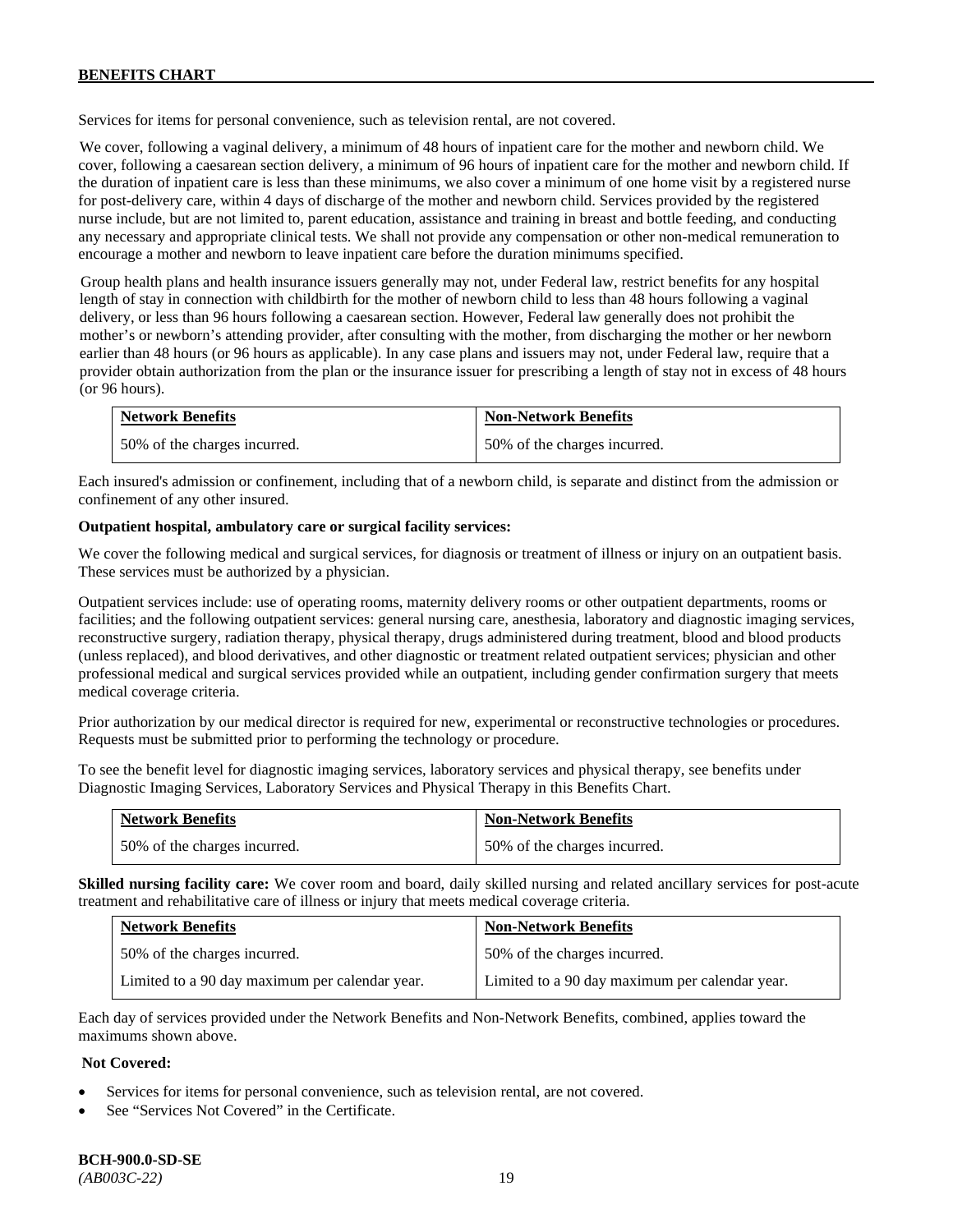# **INFERTILITY DIAGNOSIS**

### **Covered Services:**

We cover the diagnosis of infertility. These services include diagnostic procedures and tests provided in connection with an infertility evaluation, office visits and consultations to diagnose infertility.

| <b>Network Benefits</b>      | <b>Non-Network Benefits</b>  |
|------------------------------|------------------------------|
| 50% of the charges incurred. | 50% of the charges incurred. |

Coverage is limited to office visits and consultations to diagnose infertility. Treatment is not covered.

# **Not Covered:**

- Infertility/fertility treatment, including but not limited to, office visits, laboratory services, diagnostic imaging services and fertility drugs; reversal of sterilization; and sperm, ova or embryo acquisition, retrieval or storage; however, we cover office visits and consultations to diagnose infertility.
- Services related to the establishment of surrogate pregnancy and fees for a surrogate. However, pregnancy and maternity services are covered for an insured under this Benefits Chart, including a surrogate pregnancy.
- See "Services Not Covered" in the Certificate.

# **LABORATORY SERVICES**

#### **Covered Services:**

We cover laboratory tests when ordered by a provider and provided in a clinic or outpatient hospital facility.

We cover services provided in a clinic or outpatient hospital facility. To see the benefit level for inpatient hospital or skilled nursing facility services, see benefits under Inpatient Hospital and Skilled Nursing Facility Services.

### **Prostate-specific antigen (PSA) testing**

| Network Benefits                                            | <b>Non-Network Benefits</b>  |
|-------------------------------------------------------------|------------------------------|
| 100% of the charges incurred.<br>Deductible does not apply. | 50% of the charges incurred. |

#### **All other laboratory services**

#### **Services for illness or injury**

| <b>Network Benefits</b>                                     | <b>Non-Network Benefits</b>  |
|-------------------------------------------------------------|------------------------------|
| 100% of the charges incurred.<br>Deductible does not apply. | 50% of the charges incurred. |

#### **Preventive Services**

Laboratory services associated with preventive services are covered at the benefit level shown in the "Preventive Services" section of this Benefits Chart.

# **Not Covered:**

See "Services Not Covered" in the Certificate.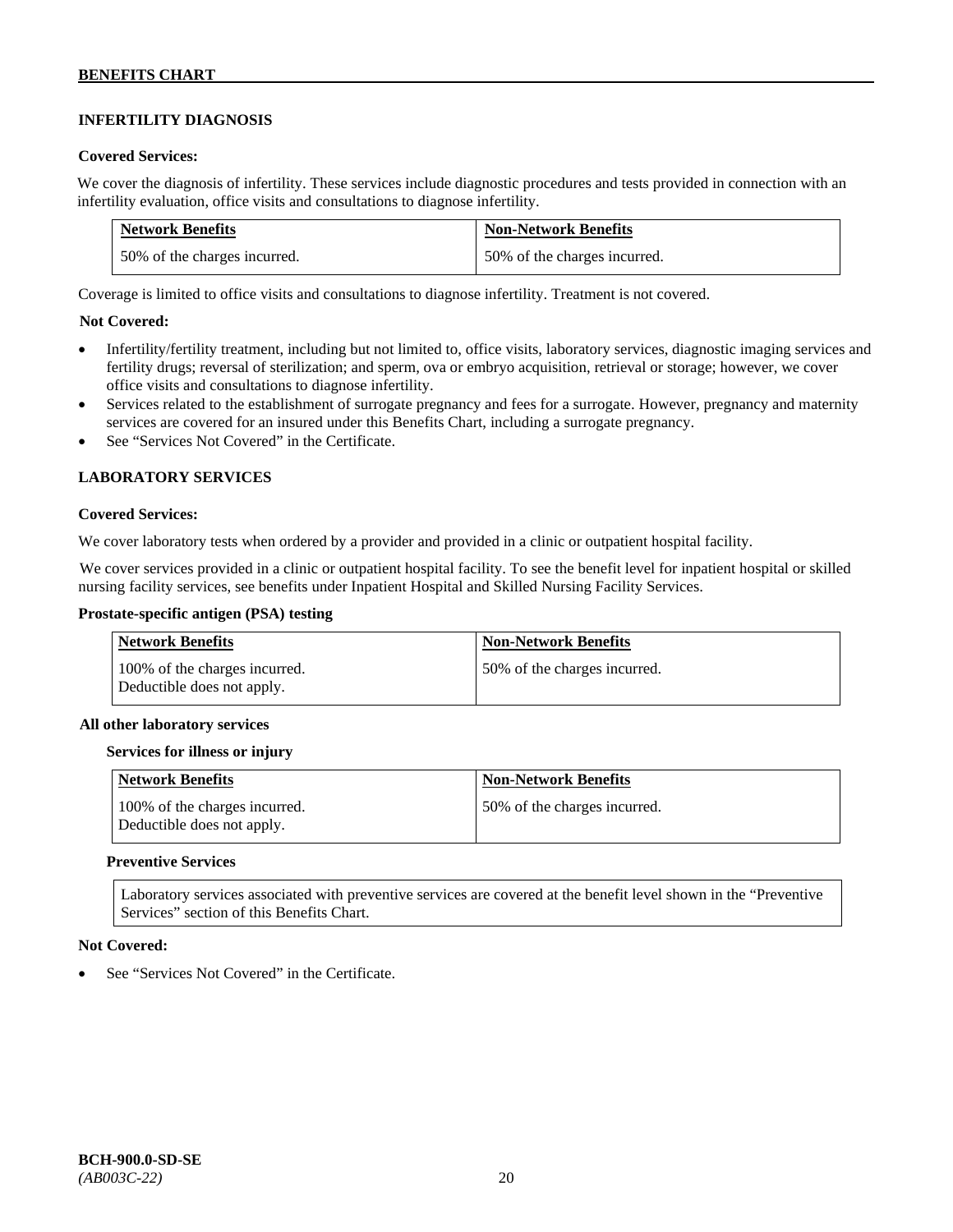# **MASTECTOMY RECONSTRUCTION BENEFIT**

#### **Covered Services:**

We cover reconstruction of the breast on which the mastectomy has been performed; surgery and reconstruction of the other breast to produce symmetrical appearance, and prostheses and physical complications of all stages of mastectomy, including lymphedemas.

| <b>Network Benefits</b>                              | <b>Non-Network Benefits</b>                           |
|------------------------------------------------------|-------------------------------------------------------|
| Coverage level is same as corresponding Network      | Coverage level is same as corresponding Non-Network   |
| Benefits, depending on type of service provided such | Benefits, depending on type of service provided, such |
| as Office Visits for Illness or Injury, Inpatient or | as Office Visits for Illness or Injury, Inpatient or  |
| Outpatient Hospital Services.                        | Outpatient Hospital Services.                         |

### **Not Covered:**

See "Services Not Covered" in the Certificate.

# **MEDICATION THERAPY DISEASE MANAGEMENT PROGRAM**

### **Covered Services:**

If you meet our criteria for coverage, you may qualify for our Medication Therapy Disease Management Program.

The program covers consultations with a designated network pharmacist.

Covered services are based on established medical policies, which are subject to periodic review and modification by the medical directors. These medical policies (medical coverage criteria) are available online at [healthpartners.com](http://www.healthpartners.com/) or by calling Member Services.

| <b>Network Benefits</b>                                     | <b>Non-Network Benefits</b> |
|-------------------------------------------------------------|-----------------------------|
| 100% of the charges incurred.<br>Deductible does not apply. | No coverage.                |

#### **Not Covered:**

See "Services Not Covered" in the Certificate.

# **OFFICE VISITS FOR ILLNESS OR INJURY**

# **Covered Services:**

We cover the following when medically necessary: professional medical and surgical services and related supplies, including biofeedback, of physicians and other health care providers; blood and blood products (unless replaced) and blood derivatives.

We cover diagnosis and treatment of illness or injury to the eyes. Where contact or eyeglass lenses are prescribed as medically necessary for the post-operative treatment of cataracts or for the treatment of aphakia, acute or chronic corneal pathology, or keratoconus, we cover the initial evaluation, lenses and fitting. Insureds must pay for lens replacement beyond the initial pair.

We cover medically necessary professional services by a licensed physician or audiologist appropriate for the treatment of hearing impairment to a person under the age of 19. Hearing aids are not covered.

Services received via video, e-visit or telephone are covered under the "Telehealth/Telemedicine Services" section.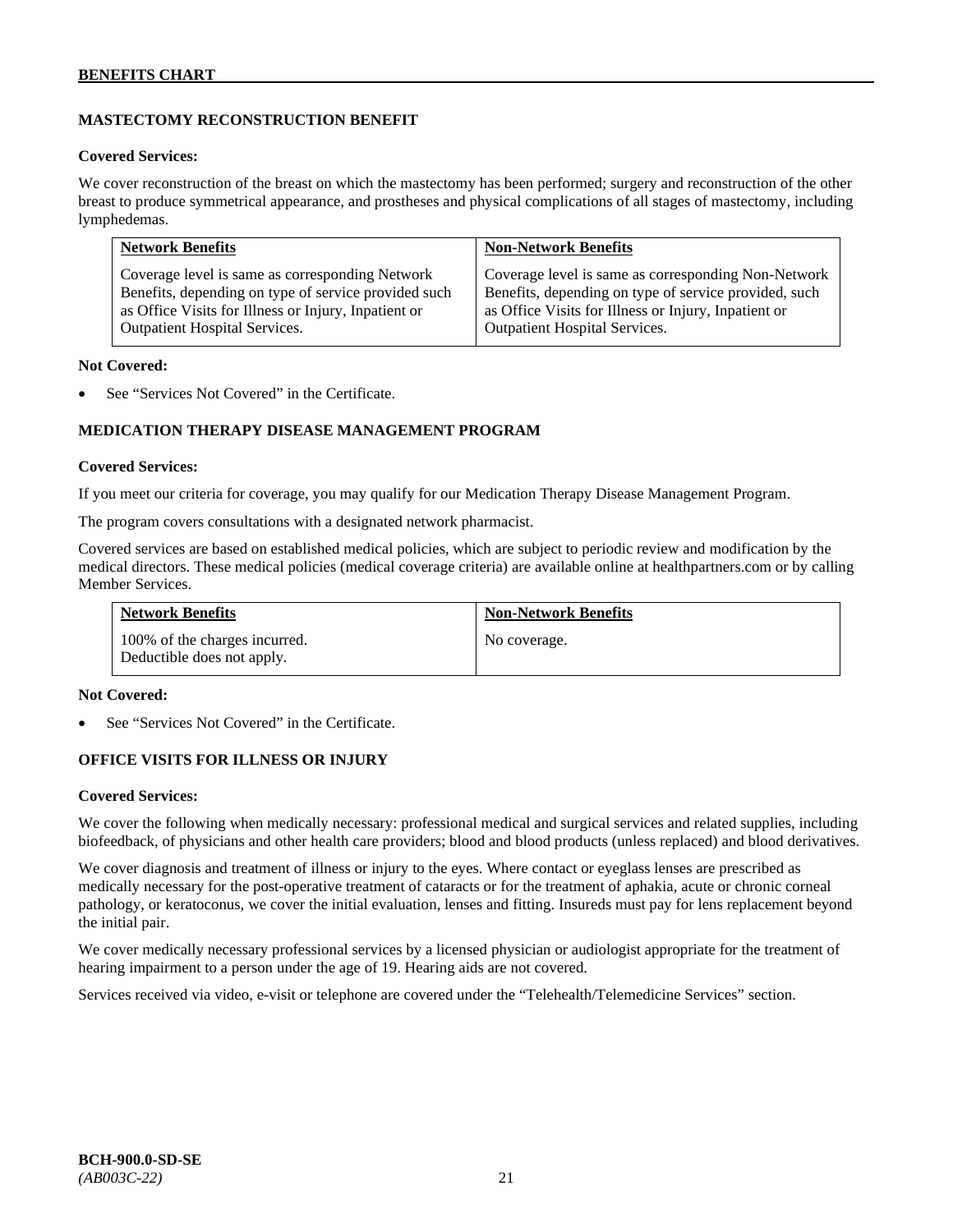# **Office visits**

### **Primary Care Providers**

| <b>Network Benefits</b>                                                                                     | <b>Non-Network Benefits</b>  |
|-------------------------------------------------------------------------------------------------------------|------------------------------|
| 100% of the charges incurred, subject to your<br>copayment of \$70 per visit.<br>Deductible does not apply. | 50% of the charges incurred. |

# **Specialty Care Providers**

| <b>Network Benefits</b>      | <b>Non-Network Benefits</b>  |
|------------------------------|------------------------------|
| 50% of the charges incurred. | 50% of the charges incurred. |

#### **Convenience clinics**

| <b>Network Benefits</b>                                                                                     | <b>Non-Network Benefits</b>  |
|-------------------------------------------------------------------------------------------------------------|------------------------------|
| 100% of the charges incurred, subject to your<br>copayment of \$35 per visit.<br>Deductible does not apply. | 50% of the charges incurred. |

# **Injections administered in a physician's office, other than immunizations:**

#### **Allergy Injections**

| <b>Network Benefits</b>                                                                                              | <b>Non-Network Benefits</b>  |
|----------------------------------------------------------------------------------------------------------------------|------------------------------|
| 100% of the charges incurred, subject to your<br>copayment of \$2 per date of service.<br>Deductible does not apply. | 50% of the charges incurred. |

### **All other injections**

| <b>Network Benefits</b>                                                                                              | <b>Non-Network Benefits</b>  |
|----------------------------------------------------------------------------------------------------------------------|------------------------------|
| 100% of the charges incurred, subject to your<br>copayment of \$2 per date of service.<br>Deductible does not apply. | 50% of the charges incurred. |

#### **Not Covered:**

- Court ordered treatment.
- See "Services Not Covered" in the Certificate.

# **PEDIATRIC EYEWEAR**

#### **Covered Services:**

- We cover pediatric eyewear for children.
- Routine eye exams are covered under the "Preventive Services" section.

| <b>Network Benefits</b>      | <b>Non-Network Benefits</b> |
|------------------------------|-----------------------------|
| 50% of the charges incurred. | No coverage.                |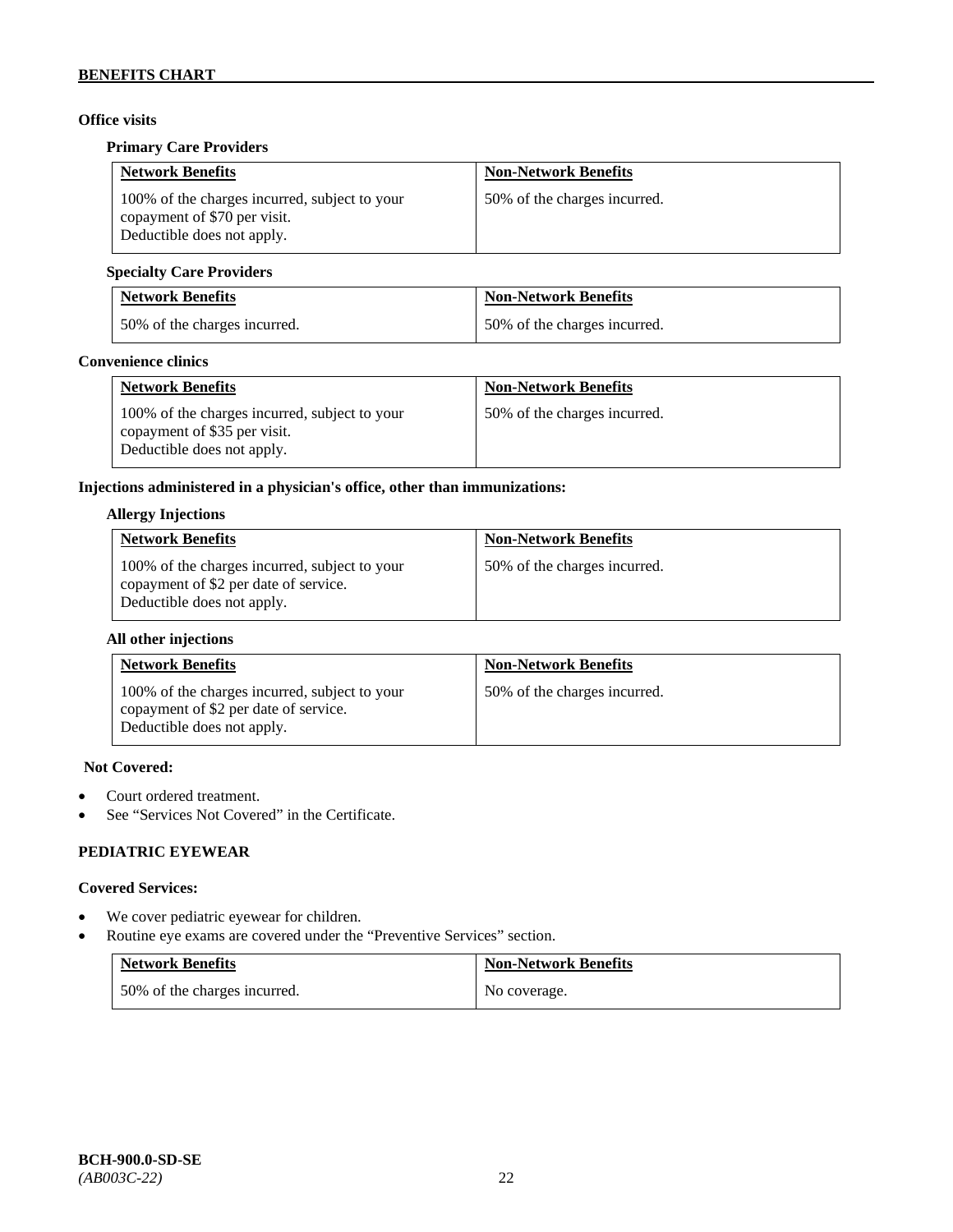# **Limitations:**

- Coverage under this provision will continue until the end of the month in which the child turns age 19.
- Limited to one of the following per calendar year:
	- o one pair of eyeglasses including one set of prescription lenses, frames from our designated eyewear collection, and anti-scratch coating; or
	- o one pair of non-disposable contact lenses; or
	- a one-year supply of disposable contact lenses.
- Contact lens fittings are limited to two per calendaryear.

### **Not Covered:**

- Frames that are not included in our designated eyewear collection. However, one pair of lenses will be covered if an insured chooses frames outside our designated eyewear collection.
- More than one pair of lenses or frames or non-disposable contacts per calendar year, regardless of the reason. This includes replacement of eyeglasses or contact lenses due to loss, breakage, theft, or change in prescription.
- Safety glasses or goggles for sports or vocational reasons.
- Upgrades including, but not limited to, UV protection and no-line multifocal lenses.
- See "Services Not Covered" in the Certificate.

# **PHYSICAL THERAPY, OCCUPATIONAL THERAPY AND SPEECH THERAPY**

### **Covered Services:**

We cover the following physical therapy, occupational therapy and speech therapy services:

- Medically necessary rehabilitative care to correct the effects of illness or injury.
- Habilitative care rendered for congenital, developmental or medical conditions which have significantly limited the successful initiation of normal speech and normal motor development.

Massage therapy which is performed in conjunction with other treatment/modalities by a physical or occupational therapist, is part of a prescribed treatment plan and is not billed separately is covered.

We cover services provided in a clinic. We also cover physical therapy provided in an outpatient hospital facility. To see the benefit level for inpatient hospital or skilled nursing facility services, see benefits under Inpatient Hospital and Skilled Nursing Facility Services.

### **Rehabilitative care**

| <b>Network Benefits</b>                                                                                     | <b>Non-Network Benefits</b>  |
|-------------------------------------------------------------------------------------------------------------|------------------------------|
| 100% of the charges incurred, subject to your<br>copayment of \$70 per visit.<br>Deductible does not apply. | 50% of the charges incurred. |

#### **Habilitative care**

| <b>Network Benefits</b>                                                                                     | <b>Non-Network Benefits</b>  |
|-------------------------------------------------------------------------------------------------------------|------------------------------|
| 100% of the charges incurred, subject to your<br>copayment of \$70 per visit.<br>Deductible does not apply. | 50% of the charges incurred. |

# **Not Covered:**

- Massage therapy for the purpose of comfort or convenience of the Insured.
- See "Services Not Covered" in the Certificate.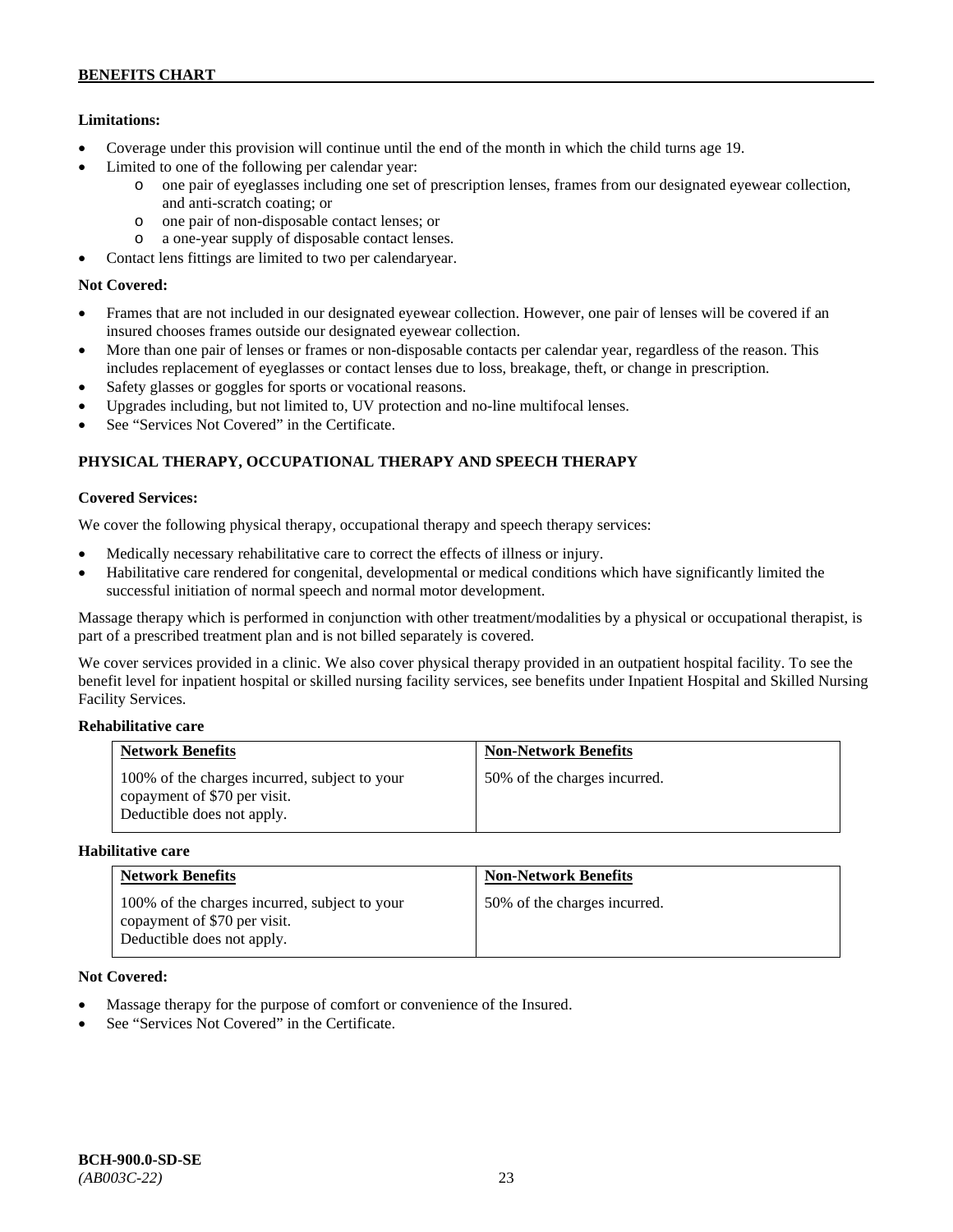# **PRE-DIABETES DISEASE MANAGEMENT PROGRAM**

### **Covered Services:**

If you meet our criteria for coverage, you may qualify for the Pre-diabetes Disease Management Program through Omada Health.

The program covers group health coaching which focuses on weight loss, exercise, behavior modification and health education at select locations determined by the plan.

| <b>Network Benefits</b>                                     | <b>Non-Network Benefits</b> |
|-------------------------------------------------------------|-----------------------------|
| 100% of the charges incurred.<br>Deductible does not apply. | Not applicable.             |

#### **Not Covered:**

See "Services Not Covered" in the Certificate.

# **PRESCRIPTION DRUG SERVICES**

### **Covered Services:**

We cover prescription drugs and medications, which can be self-administered or are administered in a physician's office. We will not exclude coverage of off-label use of drugs to treat cancer or life threatening conditions on the grounds that the drug has not been approved by the FDA for that indication if that drug is recognized for the treatment of such indication in one of the standard reference compendia and when an appropriate level of evidence or medical necessity is met.

### **For Network Benefits, drugs and medications must be obtained at a Network Pharmacy.**

### **If a copayment is required, you must pay one copayment for each 31-day supply, or portion thereof, unless otherwise indicated below.**

#### **Outpatient drugs (except as specified below)**

| <b>Network Benefits</b>                                                                                                                                      | <b>Non-Network Benefits</b>  |
|--------------------------------------------------------------------------------------------------------------------------------------------------------------|------------------------------|
| 50% of the charges incurred for formulary drugs.                                                                                                             | 50% of the charges incurred. |
| Formulary insulin is considered preventive and is not<br>subject to your deductible. In no event will your cost<br>for a formulary insulin drug exceed \$25. |                              |
| Non-formulary drugs are covered at 50% of the<br>charges incurred.                                                                                           |                              |

#### **Mail order drugs**

| <b>Network Benefits</b>                                                                                                                                                                                                                               | <b>Non-Network Benefits</b>                                                                                                |
|-------------------------------------------------------------------------------------------------------------------------------------------------------------------------------------------------------------------------------------------------------|----------------------------------------------------------------------------------------------------------------------------|
| For your convenience, you may also get up to a 93-day<br>supply of outpatient prescription drugs that can be self-<br>administered through the designated mail order service.<br>Specialty drugs are not available through the mail order<br>service. | See Network mail order drugs benefit.<br>Mail order drugs are only available through the<br>designated mail order service. |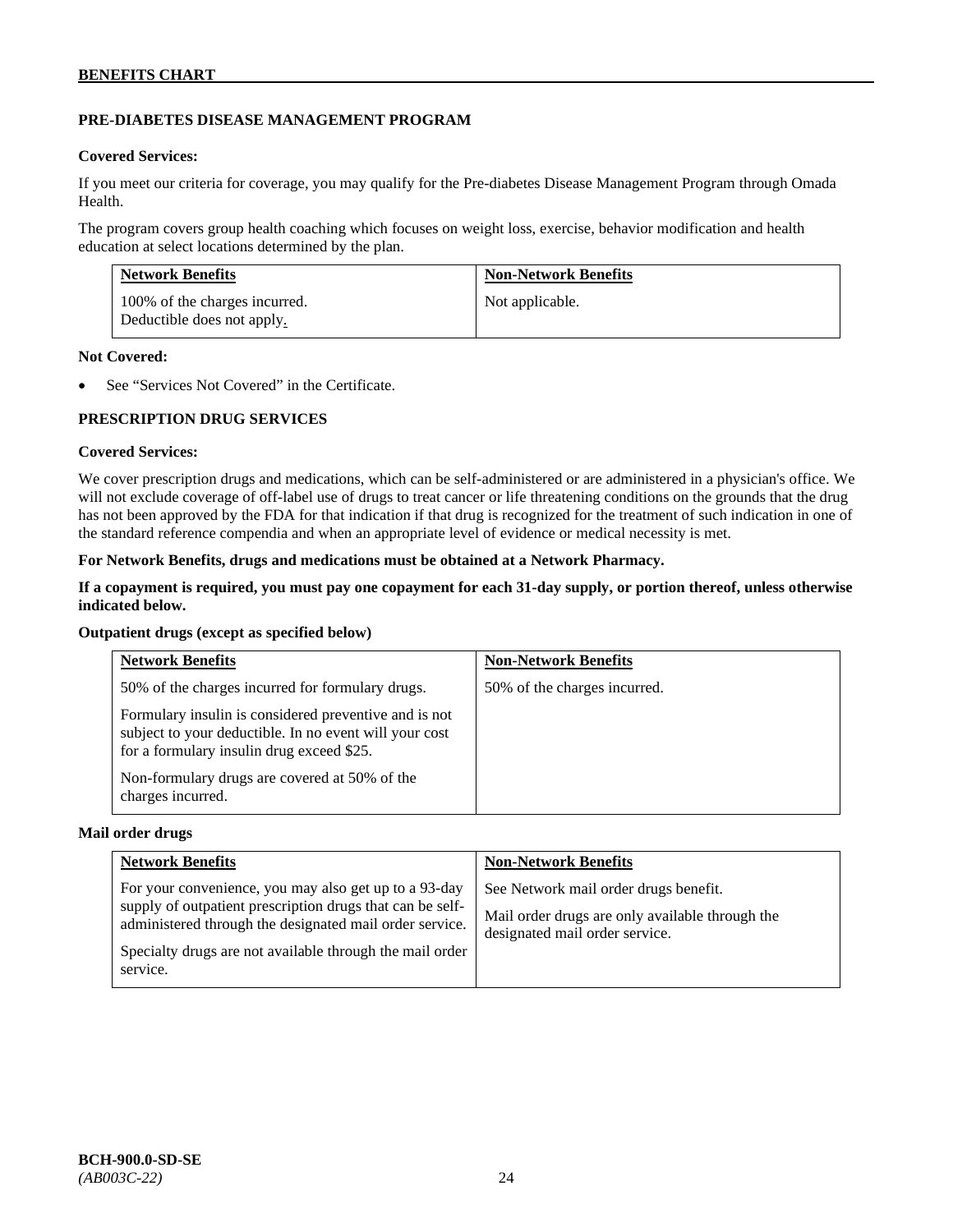### **Specialty drugs that are self-administered**

| <b>Network Benefits</b>                                                                                                                    | <b>Non-Network Benefits</b> |
|--------------------------------------------------------------------------------------------------------------------------------------------|-----------------------------|
| 50% of the charges incurred.<br>Deductible does not apply.                                                                                 | No coverage.                |
| For Network Benefits, specialty drugs are limited to<br>drugs on the specialty drug list and must be obtained<br>from a designated vendor. |                             |

In order for the plan to better manage available manufacturer-funded copayment assistance, copayments for certain specialty medications may vary and be set to approximate the maximum of any available manufacturer-funded copayment assistance programs. However, in no case will true out-of-pocket costs to the insured be greater than the maximum copayment/coinsurance shown in this Benefits Chart. Manufacturer-funded copayment assistance received by an insured will not apply to the insured's annual deductible or out-of-pocket limit.

#### **Drugs for treatment of growth deficiency**

| <b>Network Benefits</b>                                                                                                                            | <b>Non-Network Benefits</b>  |
|----------------------------------------------------------------------------------------------------------------------------------------------------|------------------------------|
| 50% of the charges incurred.<br>Deductible does not apply.                                                                                         | 50% of the charges incurred. |
| For Network Benefits, growth deficiency drugs are<br>limited to drugs on the specialty drug list and must be<br>obtained from a designated vendor. |                              |

#### **Tobacco cessation drugs are covered for all FDA-approved tobacco cessation drugs**

| <b>Network Benefits</b>                                     | <b>Non-Network Benefits</b>  |
|-------------------------------------------------------------|------------------------------|
| 100% of the charges incurred.<br>Deductible does not apply. | 50% of the charges incurred. |

#### **Contraceptive drugs**

| <b>Network Benefits</b>                                                                                                                                         | <b>Non-Network Benefits</b>  |
|-----------------------------------------------------------------------------------------------------------------------------------------------------------------|------------------------------|
| 100% of the charges incurred for formulary drugs.<br>Deductible does not apply.                                                                                 | 50% of the charges incurred. |
| If a physician requests that a non-formulary<br>contraceptive drug be dispensed as written, the drug<br>will be covered at 100%, not subject to the deductible. |                              |

**ACA preventive medications.** We cover preventive medications currently recommended by USPSTF with an A or B rating if they are prescribed by your medical provider and they are listed on our Commercial ACA Preventive Drug List. Preventive medications are subject to periodic review and modification. Changes would be effective in accordance with the federal rules and reflected in our current medical coverage criteria for preventive care services.

| <b>Network Benefits</b>                                     | <b>Non-Network Benefits</b>  |
|-------------------------------------------------------------|------------------------------|
| 100% of the charges incurred.<br>Deductible does not apply. | 50% of the charges incurred. |

#### **Limitations:**

- Certain drugs may require prior authorization as indicated on the Formulary. HealthPartners may require prior authorization for the drug and also the site where the drug will be provided. Certain drugs are subject to our utilization review process and quantity limits as indicated on our Formulary.
- Certain non-formulary drugs require prior authorization. In addition, certain drugs may be subject to any quantity limits applied as part of our trial program. The trial drug program applies to new prescriptions for certain drugs which have high toxicity, low tolerance, high costs and/or high potential for waste. Trial drugs are indicated on the formulary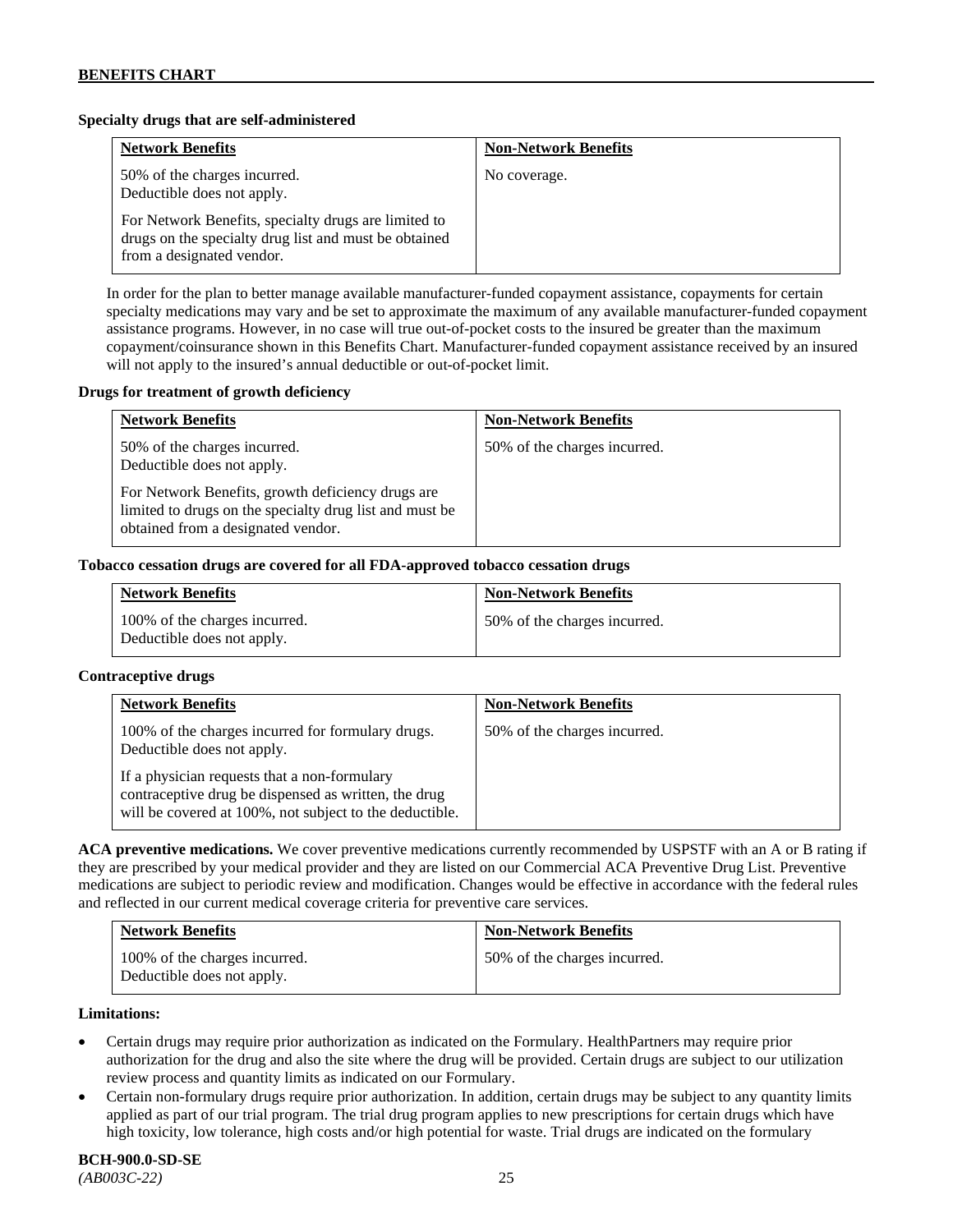and/or the Specialty Drug List. Your first fill of a trial drug may be limited to less than a month supply. If the drug is well tolerated and effective, you will receive the remainder of your first month supply.

- If an insured requests a brand name drug when there is a generic equivalent, the brand name drug will be covered up to the charge that would apply to the generic drug, minus any required copayment. If a physician requests that a brand name drug be dispensed as written, the drug will be paid at the non-formulary benefit.
- We may require Insureds to try over-the-counter (OTC) drug alternatives before approving more costly formulary prescription drugs.
- Unless otherwise specified in the "Prescription Drug Services" section, you may receive up to a 31-day supply per prescription.
- New prescriptions to treat certain chronic conditions are limited to a 31-day supply.
- A 93-day supply will be covered and dispensed only at pharmacies that participate in our extended day supply program.
- No more than a 31-day supply of Specialty Drugs will be covered and dispensed at a time, unless it is a manufacturer supplied drug that cannot be split that supplies the insured with more than a 31-day supply.

### **Not Covered:**

- Replacement of prescription drugs, medications, equipment and supplies due to loss, damage or theft.
- Nonprescription (over the counter) drugs or medications, including, but not limited to, vitamins, supplements, homeopathic remedies, and non-FDA approved drugs, unless listed on the Formulary and prescribed by a physician or legally authorized health care provider under applicable state and federal law. We cover off-label use of drugs to treat cancer as specified in the "Prescription Drug Services" section of this Benefits Chart. This exclusion does not include over-the-counter contraceptives for women as allowed under the Affordable Care Act when the Insured obtains a prescription for the item. In addition, if the Insured obtains a prescription, this exclusion does not include aspirin to prevent cardiovascular disease for men and women of certain ages; folic acid supplements for women who may become pregnant; fluoride chemoprevention supplements for children without fluoride in their water source; and iron supplements for children ages 6-12 months who are at risk for anemia.
- All drugs for the treatment of sexual dysfunction.
- Fertility drugs.
- Medical cannabis.
- Drugs on the Excluded Drug List. The Excluded Drug List includes select drugs within a therapy class that are not eligible for coverage. This includes drugs that may be excluded for certain indications. The Excluded Drug List is available a[t HealthPartners.com.](http://www.healthpartners.com/)
- Drugs that are newly approved by the FDA until they are reviewed and approved by HealthPartners Pharmacy and Therapeutics Committee.
- Medical devices approved by the FDA will not be covered under the "Prescription Drug Services" section unless they are on our Formulary. Covered medical devices are generally submitted and reimbursed under your medical benefits.
- See "Services Not Covered" in the Certificate.

# **PREVENTIVE SERVICES**

#### **Applicable Definitions:**

**Routine Preventive Services** are routine healthcare services that include screenings, checkups and counseling to prevent illness, disease or other health problems before symptoms occur.

**Diagnostic Services** are services to help a provider understand your symptoms, diagnose illness, and decide what treatment may be needed. They may be the same services that are listed as preventive services, but they are being used as diagnostic services. Your provider will determine if these services are preventive or diagnostic. These services are not preventive if received as part of a visit to diagnose, manage, or maintain an acute or chronic medical condition, illness or injury. When that occurs, unless otherwise indicated below, standard deductibles, copayments or coinsurance apply.

#### **Covered Services:**

We cover preventive services which meet any of the requirements under the Affordable Care Act (ACA) shown in the bulleted items below. These preventive services are covered at 100% under the Network Benefits with no deductible, copayments or coinsurance. If a preventive service is not required by the ACA and it is covered at a lower benefit level or if a group qualifies for an exemption or accommodation for certain benefits under the ACA, it will be specified below. Preventive benefits mandated under the ACA are subject to periodic review and modification. Changes would be effective in accordance with the federal rules. Preventive services mandated by the ACA include:

**BCH-900.0-SD-SE**  *(AB003C-22)* 26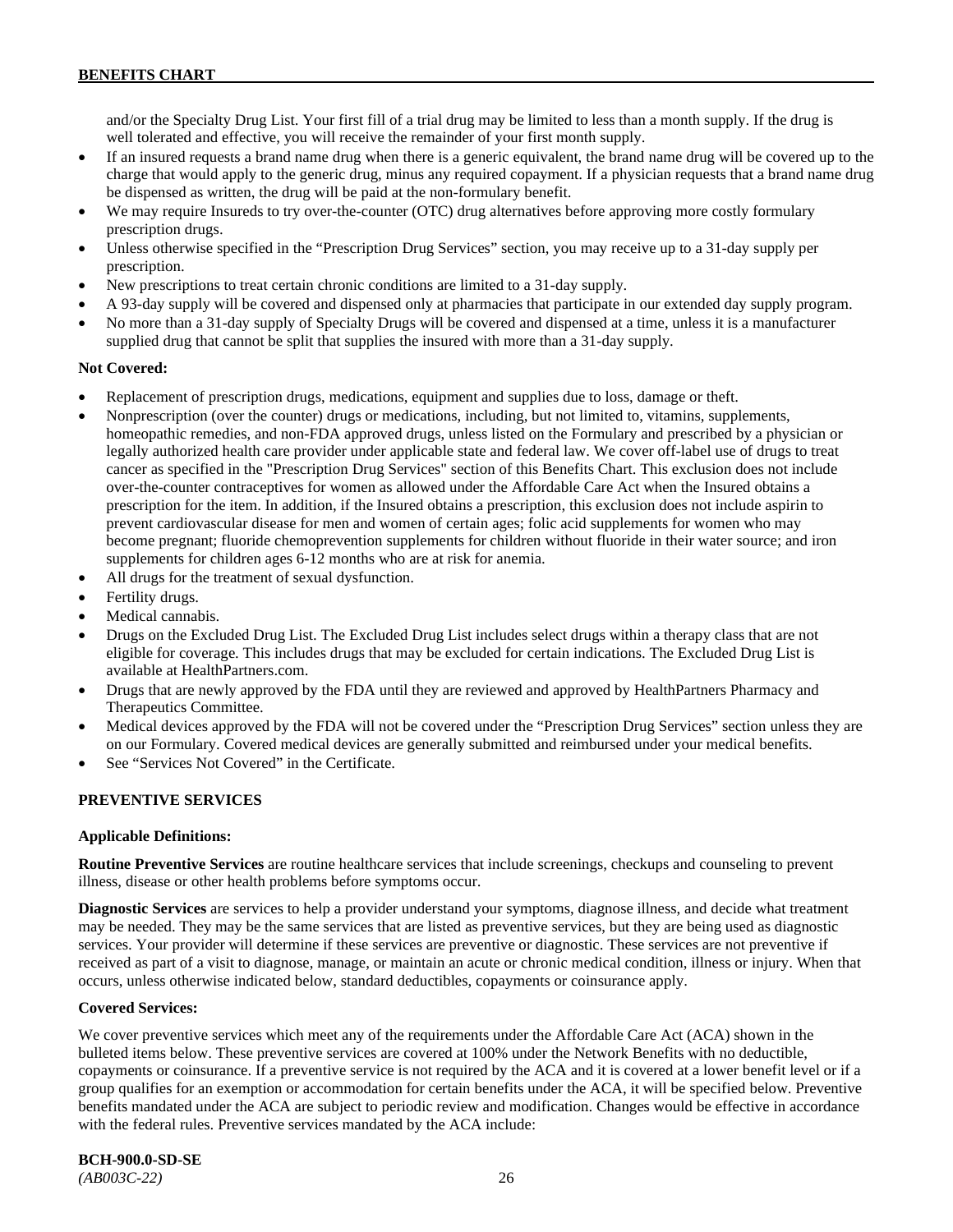- Evidence-based items or services that have in effect a rating of A or B in the current recommendations of the United States Preventive Services Task Force with respect to the individual;
- Immunizations for routine use in children, adolescents, and adults that have in effect a recommendation from the Advisory Committee on Immunization Practices of the Centers for Disease Control and Prevention with respect to the individual;
- With respect to infants, children, and adolescents, evidence-informed preventive care and screenings provided for in comprehensive guidelines supported by the Health Resources and Services Administration; and
- With respect to women, preventive care and screenings provided for in comprehensive guidelines supported by the Health Resources and Services Administration.

Covered services are based on established medical policies, which are subject to periodic review and modification by the medical or dental directors. These medical policies (medical coverage criteria) are available by calling Member Services, or logging on to your "*my*HealthPartners" account at [HealthPartners.com.](http://www.healthpartners.com/)

# **ACA and state mandated preventive services are covered as follows:**

**Routine health exams and periodic health assessments.** A physician or health care provider will counsel you as to how often health assessments are needed based on age, sex and health status. This includes screening and counseling for tobacco use and all FDA approved tobacco cessation medications including over-the-counter drugs (as shown in the "Prescription Drug Services" section).

| <b>Network Benefits</b>                                     | <b>Non-Network Benefits</b>  |
|-------------------------------------------------------------|------------------------------|
| 100% of the charges incurred.<br>Deductible does not apply. | 50% of the charges incurred. |

**Child health supervision services**. This includes pediatric preventive services such as newborn screenings, appropriate immunizations, developmental assessments and laboratory services appropriate to the age of the child from birth to 72 months, and appropriate immunizations to age 18.

| <b>Network Benefits</b>                                     | <b>Non-Network Benefits</b>  |
|-------------------------------------------------------------|------------------------------|
| 100% of the charges incurred.<br>Deductible does not apply. | 50% of the charges incurred. |

#### **Routine prenatal care and exams**

| <b>Network Benefits</b>                                     | <b>Non-Network Benefits</b>  |
|-------------------------------------------------------------|------------------------------|
| 100% of the charges incurred.<br>Deductible does not apply. | 50% of the charges incurred. |

**Routine postnatal care.** This includes health exams, assessments, education and counseling relating to the period immediately after childbirth.

| <b>Network Benefits</b>                                     | <b>Non-Network Benefits</b>  |
|-------------------------------------------------------------|------------------------------|
| 100% of the charges incurred.<br>Deductible does not apply. | 50% of the charges incurred. |

**Routine screening procedures for cancer.** This includes colorectal screening or other cancer screenings recommended by the USPSTF with an A or B rating. Women's preventive health services below describe additional routine screening procedures for cancer.

| <b>Network Benefits</b>                                     | <b>Non-Network Benefits</b>  |
|-------------------------------------------------------------|------------------------------|
| 100% of the charges incurred.<br>Deductible does not apply. | 50% of the charges incurred. |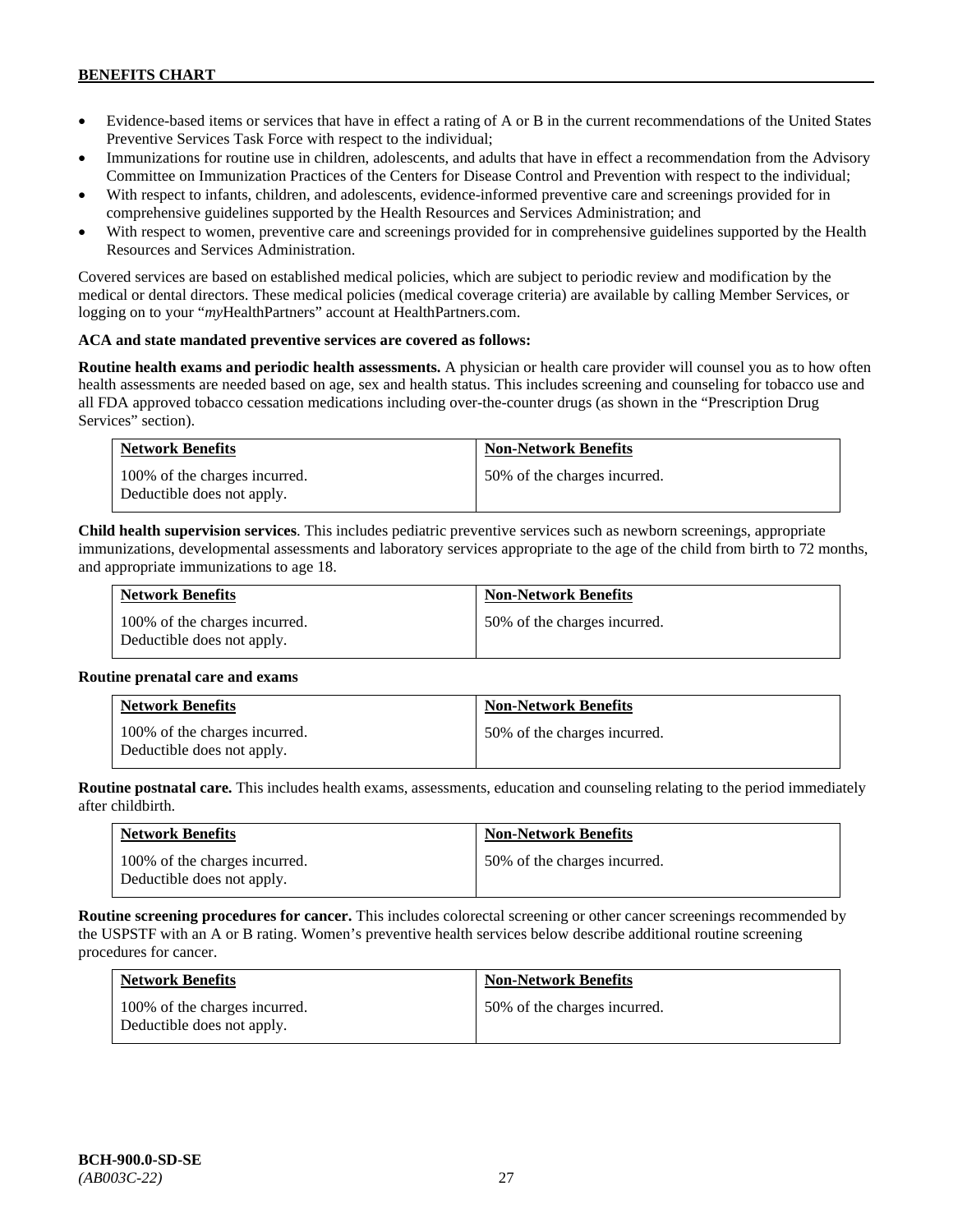**Professional voluntary family planning services.** This includes services to prevent or delay a pregnancy, including counseling and education. Services must be provided by a licensed provider.

| <b>Network Benefits</b>                                     | <b>Non-Network Benefits</b>  |
|-------------------------------------------------------------|------------------------------|
| 100% of the charges incurred.<br>Deductible does not apply. | 50% of the charges incurred. |

### **Adult immunizations**

| <b>Network Benefits</b>                                     | <b>Non-Network Benefits</b>  |
|-------------------------------------------------------------|------------------------------|
| 100% of the charges incurred.<br>Deductible does not apply. | 50% of the charges incurred. |

**Women's preventive health services.** This includes mammograms, screenings for cervical cancer (pap smears), breast pumps, human papillomavirus (HPV) testing, counseling for sexually transmitted infections, and counseling and screening for human immunodeficiency virus (HIV) and all FDA approved contraceptive methods as prescribed by a doctor, sterilization procedures, education and counseling (see the "Prescription Drug Services" section for coverage of oral contraceptive drugs). For women whose family history is associated with an increased risk for BRCA1 or BRCA2 gene mutations, we cover genetic counseling and BRCA screening without cost sharing, if appropriate and as determined by a physician.

| <b>Network Benefits</b>                                     | <b>Non-Network Benefits</b>  |
|-------------------------------------------------------------|------------------------------|
| 100% of the charges incurred.<br>Deductible does not apply. | 50% of the charges incurred. |

**Obesity Screening and Management.** We cover obesity screening and counseling for all ages during a routine preventive care exam. If you are age 18 or older and have a body mass index of 30 or more, we also cover intensive obesity management to help you lose weight. Your primary care doctor can coordinate these services.

| <b>Network Benefits</b>                                     | <b>Non-Network Benefits</b>  |
|-------------------------------------------------------------|------------------------------|
| 100% of the charges incurred.<br>Deductible does not apply. | 50% of the charges incurred. |

# **In addition to any ACA or state mandated preventive services referenced above, we cover the following eligible services:**

#### **Routine eye and hearing exams**

| <b>Network Benefits</b>                                     | <b>Non-Network Benefits</b>  |
|-------------------------------------------------------------|------------------------------|
| 100% of the charges incurred.<br>Deductible does not apply. | 50% of the charges incurred. |

**Ovarian cancer surveillance tests for women who are at risk.** "At risk for ovarian cancer" means (1) having a family history that includes any of the following: one or more first-degree or second-degree relatives with ovarian cancer, clusters of female relatives with breast cancer or nonpolyposis colorectal cancer; or (2) testing positive for BRCA1 or BRCA2 mutations. "Surveillance tests for ovarian cancer" means annual screening using: CA-125 serum tumor marker testing, transvaginal ultrasound, pelvic examination or other proven ovarian cancer screening tests currently being evaluated by the federal Food and Drug Administration or by the National Cancer Institute.

| <b>Network Benefits</b>                              | <b>Non-Network Benefits</b>                             |
|------------------------------------------------------|---------------------------------------------------------|
| Coverage level is same as corresponding Network      | Coverage level is same as corresponding Non-Network     |
| Benefit, depending on type of service provided, such | Benefit, depending on type of service provided, such as |
| as Diagnostic Imaging Services, Laboratory Services  | Diagnostic Imaging Services, Laboratory Services        |
| Office Visits for Illness or Injury or Preventive    | Office Visits for Illness or Injury or Preventive       |
| Services.                                            | Services.                                               |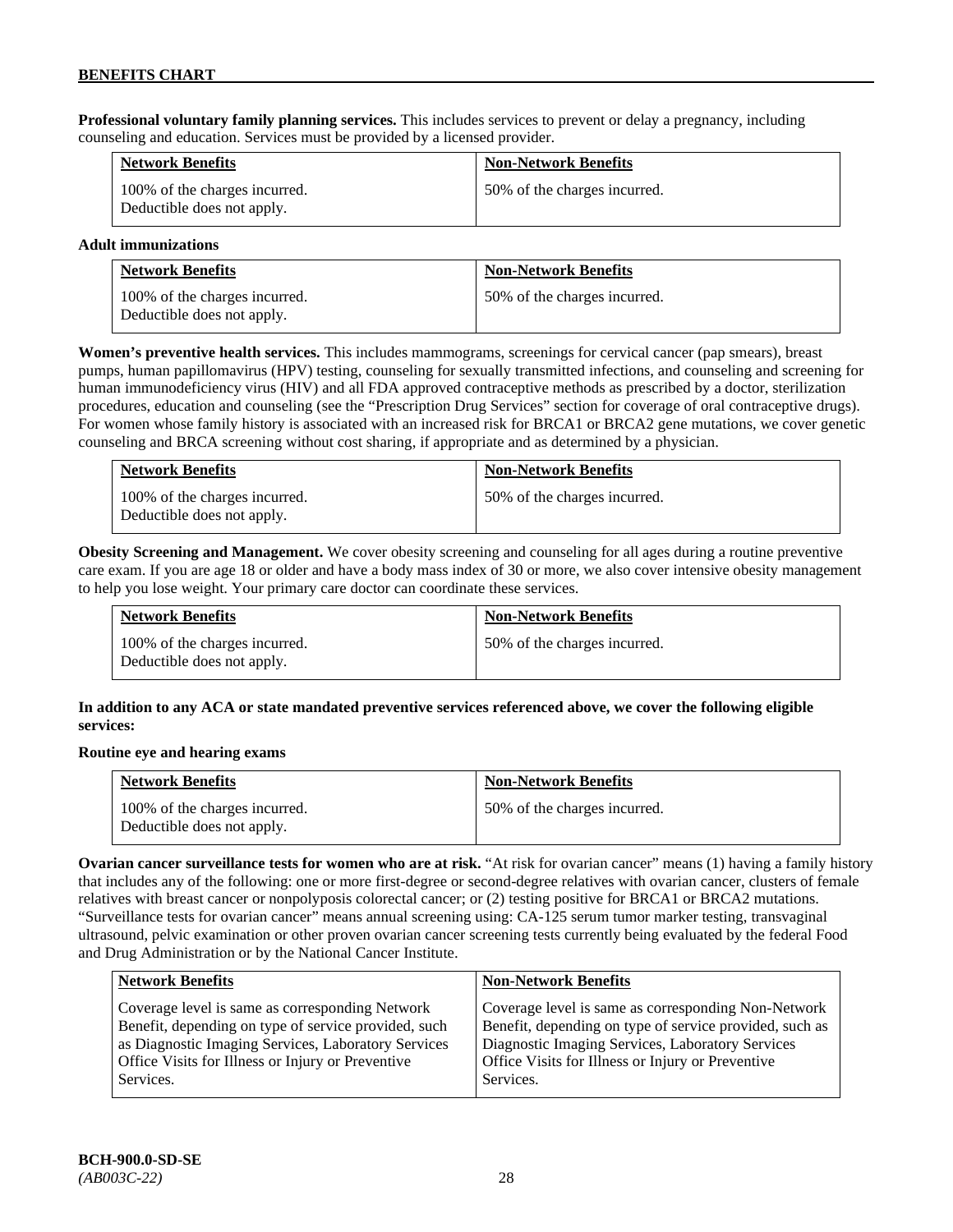### **BENEFITS CHART**

# **Limitations:**

• Services are not preventive if received as part of a visit to diagnose, manage or maintain an acute or chronic medical condition, illness or injury. When that occurs, unless otherwise indicated above, standard deductibles, copayments or coinsurance apply.

### **Not Covered:**

See "Services Not Covered" in the Certificate.

# **TELEHEALTH/TELEMEDICINE SERVICES**

#### **Definitions:**

**Telehealth, Telemedicine, or Virtual Care.** This is a means of communication between a health care professional and a patient. This includes the use of secure electronic information, imaging, and communication technologies, including:

- interactive audio or audio-video
- interactive audio with store-and-forward technology
- chat-based and email-based systems
- physician-to-physician consultation
- patient education
- data transmission
- data interpretation
- digital diagnostics (algorithm-enabled diagnostic support)
- digital therapeutics (the use of personal health devices and sensors, either alone or in combination with conventional drug therapies, for disease prevention and management)

#### Services can be delivered:

Synchronously: the patient and health care professional are engaging with one another at the same time; or Asynchronously: the patient and health care professional engage with each other at different points in time.

**Telephone Visits.** Live, synchronous, interactive encounters over the telephone between a patient and a healthcare provider.

**E-visit or chat-based visits.** Asynchronous online or mobile app encounters to discuss a patient's personal health information, vital signs, and other physiologic data or diagnostic images. The healthcare provider reviews and delivers a consultation, diagnosis, prescription or treatment plan after reviewing the patient's visit information.

**Virtuwell.** This is an online service for you to receive a diagnosis and treatment for certain conditions, such as a cold, flu, ear pain and sinus infections. You may access the Virtuwell website at [Virtuwell.com.](https://www.virtuwell.com/)

**Video Visits.** Live, synchronous, interactive encounters using secure web-based video between a patient and a healthcare provider.

#### **Covered Services:**

The Plan covers the following methods of receiving care for services that would be eligible under the Plan if the service were provided in person.

#### **Scheduled Telephone Visits**

| <b>Network Benefits</b>                                                                                     | <b>Non-Network Benefits</b>  |
|-------------------------------------------------------------------------------------------------------------|------------------------------|
| 100% of the charges incurred, subject to your<br>copayment of \$35 per visit.<br>Deductible does not apply. | 50% of the charges incurred. |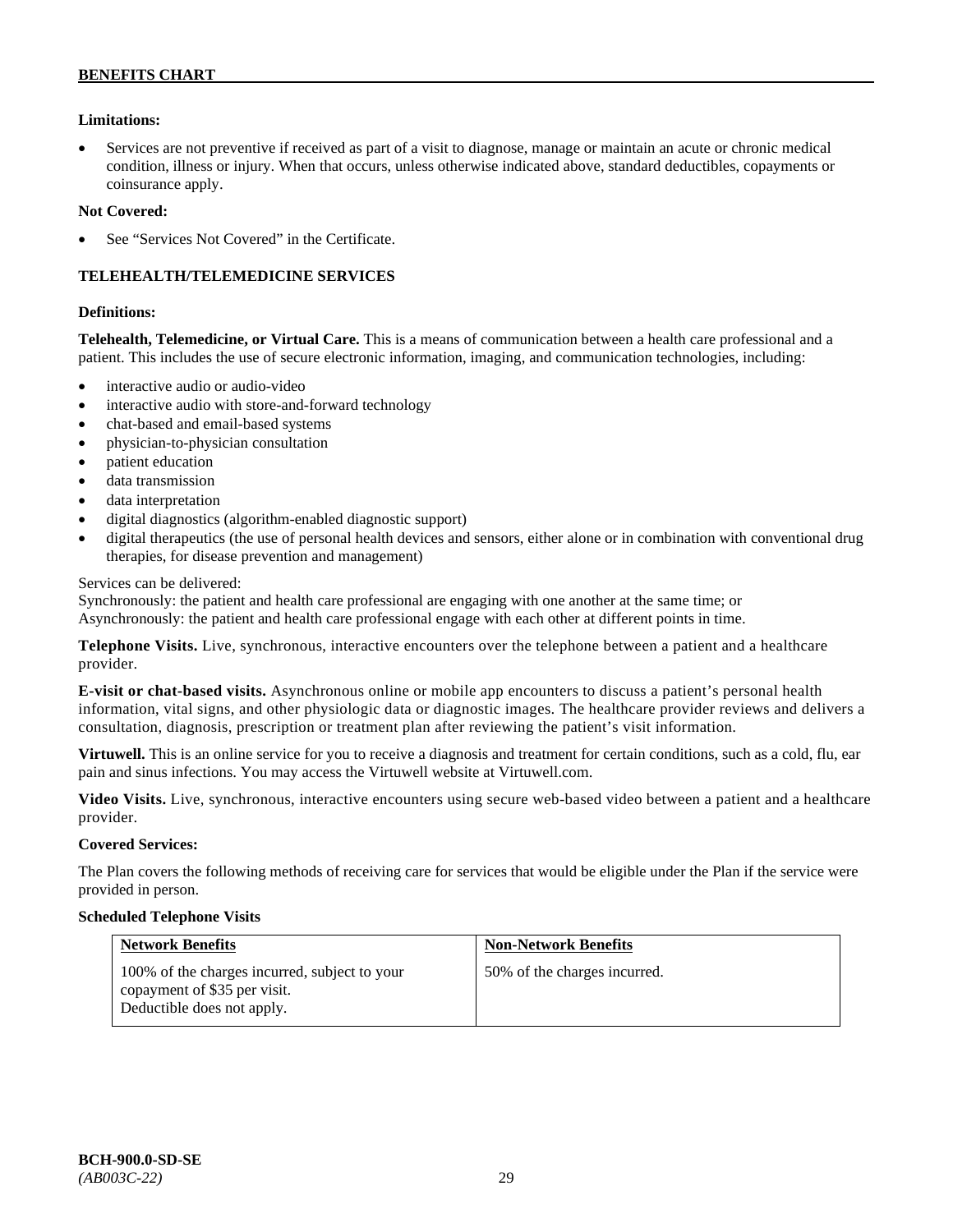# **E-visits**

# **Access to online care through Virtuwell at [Virtuwell.com](http://www.virtuwell.com/)**

| <b>Network Benefits</b>                                    | <b>Non-Network Benefits</b> |
|------------------------------------------------------------|-----------------------------|
| 100% of the charges incurred.<br>Deductible does not apply | Not applicable.             |

### **All other E-visits**

| <b>Network Benefits</b>                                                                                     | <b>Non-Network Benefits</b>  |
|-------------------------------------------------------------------------------------------------------------|------------------------------|
| 100% of the charges incurred, subject to your<br>copayment of \$35 per visit.<br>Deductible does not apply. | 50% of the charges incurred. |

#### **Video visits**

| <b>Network Benefits</b>                                                                                                                                                                                 | <b>Non-Network Benefits</b>                                                                                                                            |
|---------------------------------------------------------------------------------------------------------------------------------------------------------------------------------------------------------|--------------------------------------------------------------------------------------------------------------------------------------------------------|
| Coverage level is same as corresponding Network<br>benefit, depending on type of service provided, such as<br>Office Visits for Illness or Injury, Inpatient or<br><b>Outpatient Hospital Services.</b> | Coverage level is same as corresponding Non-Network<br>Benefit, depending on type of service provided, such as<br>Office Visits for Illness or Injury. |

### **Not Covered:**

See "Services Not Covered" in the Certificate.

# **TRANSPLANT SERVICES**

# **Applicable Definitions:**

**Autologous.** This is when the source of cells is from the individual's own marrow or stem cells.

**Allogeneic.** This is when the source of cells is from a related or unrelated donor's marrow or stem cells.

**Autologous Bone Marrow Transplant.** This is when the bone marrow is harvested from the individual and stored. The patient undergoes treatment which includes tumor ablation with high-dose chemotherapy and/or radiation. The bone marrow is reinfused (transplanted).

**Allogeneic Bone Marrow Transplant.** This is when the bone marrow is harvested from the related or unrelated donor and stored. The patient undergoes treatment which includes tumor ablation with high-dose chemotherapy and/or radiation. The bone marrow is reinfused (transplanted).

**Autologous/Allogeneic Stem Cell Support.** This is a treatment process that includes stem cell harvest from either bone marrow or peripheral blood, tumor ablation with high-dose chemotherapy and/or radiation, stem cell reinfusion, and related care. Autologous/allogeneic bone marrow transplantation and high dose chemotherapy with peripheral stem cell rescue/support are considered to be autologous/allogeneic stem cell support.

**Designated Transplant Center.** This is any health care provider, group or association of health care providers designated by us to provide services, supplies or drugs for specified transplants for our Insureds.

**Transplant Services.** This is transplantation (including retransplants) of the human organs or tissue listed below, including all related post-surgical treatment, follow-up care and drugs and multiple transplants for a related cause. Transplant services do not include other organ or tissue transplants or surgical implantation of mechanical devices functioning as a human organ, except surgical implantation of an FDA approved Ventricular Assist Device (VAD) or total artificial heart, functioning as a temporary bridge to heart transplantation.

Prior authorization is required prior to consultation to support coordination of care and benefits.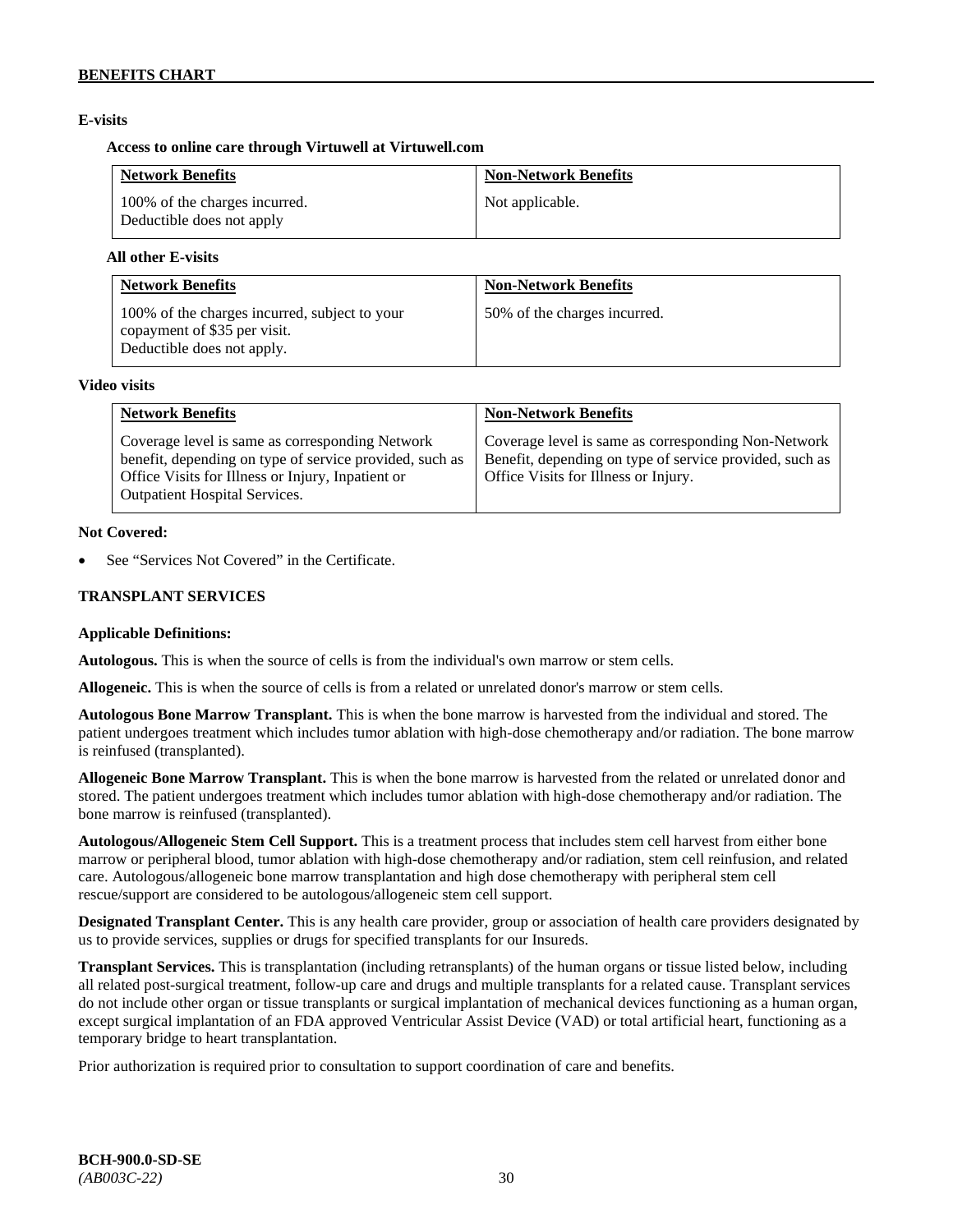# **Covered Services:**

We cover eligible transplant services (as defined above) while you are covered under this Benefits Chart. Transplants that will be considered for coverage are limited to the following:

- Kidney transplants for end-stage disease.
- Cornea transplants for end-stage disease.
- Heart transplants for end-stage disease.
- Lung transplants or heart/lung transplants for: (1) primary pulmonary hypertension; (2) Eisenmenger's syndrome; (3) end-stage pulmonary fibrosis; (4) alpha 1 antitrypsin disease; (5) cystic fibrosis; and (6) emphysema.
- Liver transplants for: (1) biliary atresia in children; (2) primary biliary cirrhosis; (3) post-acute viral infection (including hepatitis A, hepatitis B antigen e negative and hepatitis C) causing acute atrophy or post-necrotic cirrhosis; (4) primary sclerosing cholangitis; (5) alcoholic cirrhosis; and (6) hepatocellular carcinoma.
- Allogeneic bone marrow transplants or peripheral stem cell support associated with high dose chemotherapy for: (1) acute myelogenous leukemia; (2) acute lymphocytic leukemia; (3) chronic myelogenous leukemia; (4) severe combined immunodeficiency disease; (5) Wiskott-Aldrich syndrome; (6) aplastic anemia; (7) sickle cell anemia; (8) non-relapsed or relapsed non-Hodgkin's lymphoma; (9) multiple myeloma; and (10) testicular cancer.
- Autologous bone marrow transplants or peripheral stem cell support associated with high-dose chemotherapy for: (1) acute leukemias; (2) non-Hodgkin's lymphoma; (3) Hodgkin's disease; (4) Burkitt's lymphoma; (5) neuroblastoma; (6) multiple myeloma; (7) chronic myelogenous leukemia; and (8) non-relapsed non-Hodgkin's lymphoma.
- Pancreas transplants for simultaneous pancreas-kidney transplants for diabetes, pancreas after kidney, living related segmental simultaneous pancreas kidney transplantation and pancreas transplant alone.

To receive Network Benefits, charges for transplant services must be incurred at a Designated Transplant Center.

The transplant-related treatment provided, including expenses incurred for directly related donor services, shall be subject to and in accordance with the provisions, limitations, maximum and other terms of this Benefits Chart.

Medical and hospital expenses of the donor are covered only when the recipient is an Insured and the transplant and directly related donor expenses have been prior authorized for coverage. Treatment of medical complications that may occur to the donor are not covered. Donors are not considered Insureds, and are therefore not eligible for the rights afforded to Insureds under the Certificate.

The list of eligible transplant services and coverage determinations are based on established medical policies, which are subject to periodic review and modifications by the medical director.

| <b>Network Benefits</b>                          | <b>Non-Network Benefits</b>                          |
|--------------------------------------------------|------------------------------------------------------|
| See Network Inpatient Hospital Services benefit. | See Non-Network Inpatient Hospital Services benefit. |

# **Transplant travel benefit for network benefits**

We may provide travel and lodging when an Insured needs a transplant and a designated transplant center is greater than 100 miles from the Insured's primary address.

This benefit is subject to our medical policies (medical coverage criteria). Coverage criteria are available by calling Member Services, or logging on to your "*my*HealthPartners" account a[t healthpartners.com.](http://www.healthpartners.com/)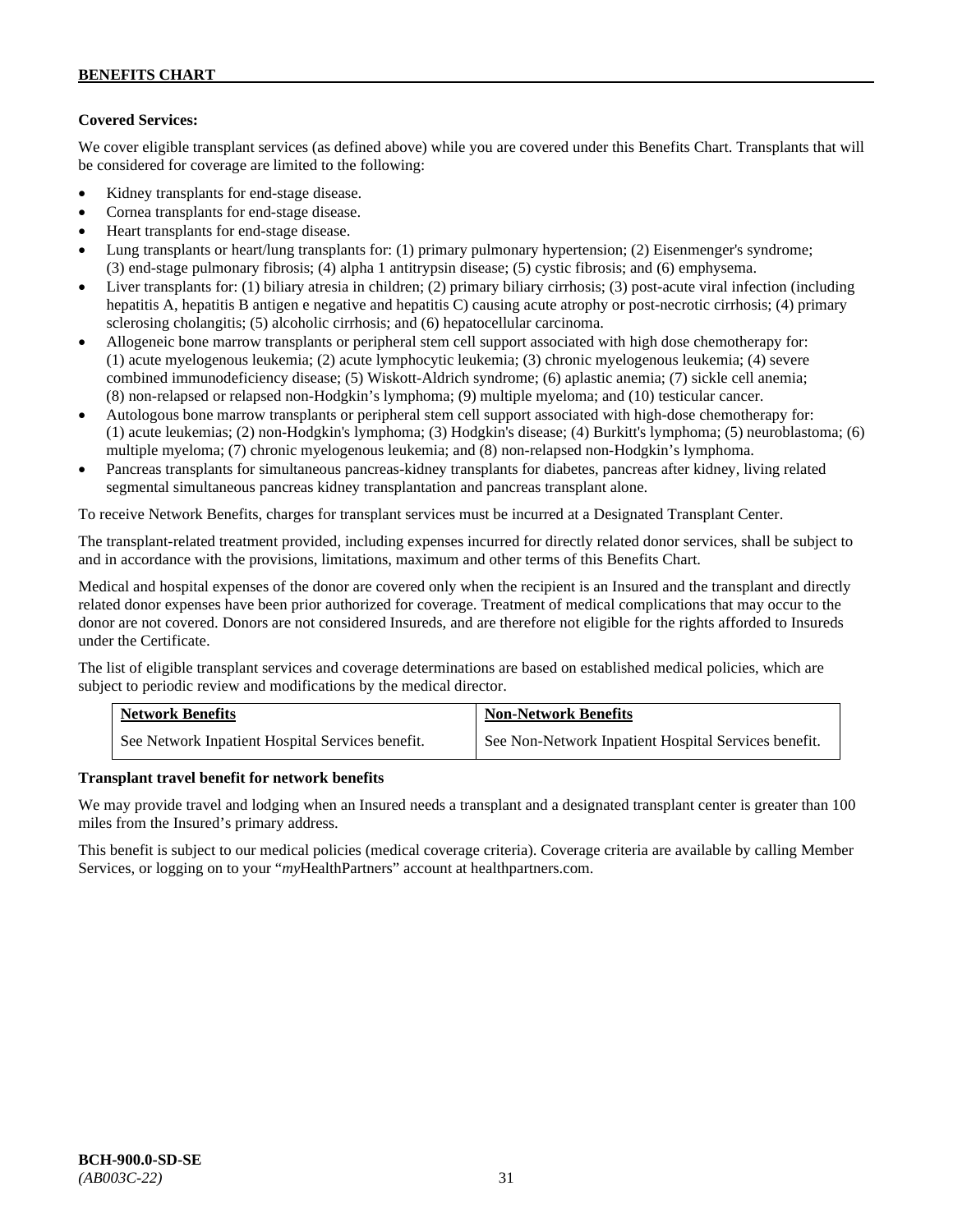# **BENEFITS CHART**

When submitting receipts for travel and lodging, the Insured will need to attach a letter explaining that the receipts are in conjunction with an authorized organ or bone marrow transplant and include the recipient's name and member ID number or complete a Lodging and Travel Claim form with the receipts.

| <b>Network Benefits</b>                                                                                                                                                                                                                                 | <b>Non-Network Benefits</b> |
|---------------------------------------------------------------------------------------------------------------------------------------------------------------------------------------------------------------------------------------------------------|-----------------------------|
| Transplant travel benefits are covered under the<br>Network transplant services benefit.                                                                                                                                                                | No coverage.                |
| Expenses for travel and lodging for the insured (the<br>transplant recipient) and one adult companion, or up to<br>two companions for a transplant recipient who is a<br>minor dependent, may be covered up to a maximum of<br>\$10,000 per transplant. |                             |
| Lodging coverage is limited to \$100 per day.                                                                                                                                                                                                           |                             |

### **Not Covered:**

- We consider the following transplants to be investigative and do not cover them: surgical implantation of mechanical devices functioning as a permanent substitute for human organ, non-human organ implants and/or transplants and other transplants not specifically listed in this Benefits Chart.
- See "Services Not Covered" in the Certificate.